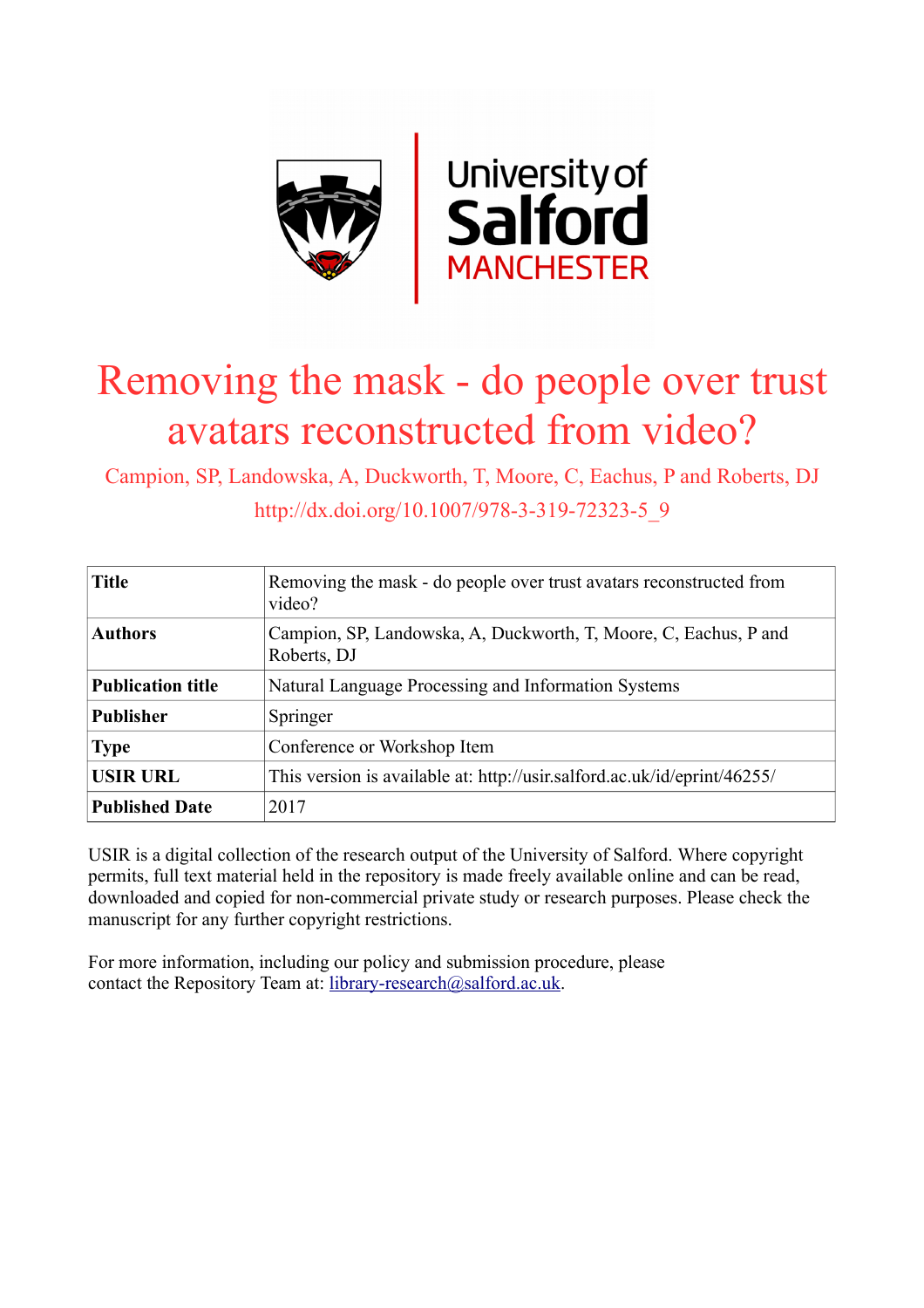# **Removing the mask - do people over trust avatars reconstructed from video?**

Simon Campion<sup>1</sup>, Aleksandra Landowska<sup>2</sup>, Tobias Duckworth<sup>3</sup>, Carl Moore<sup>4</sup>, Peter Eachus<sup>5</sup> and David Roberts<sup>6</sup>

> 1,2,3,4,5,6 The University of Salford, Salford M5 4WT, UK s.p.campion@salford.ac.uk

**Abstract.** This experiment compared the detection of deceit across video conferencing and a fixed viewpoint 3D video based computer graphic medium. The purpose was to determine if the process of 3D reconstruction influenced trust by reducing detail of facial expression. Comparison with the literature investigates the impact of facial expression on trust. Inspiration comes from previous studies in the natural and virtual world that suggest a stronger tendency to over trust a person when their facial expression is hidden. A virtual avatar that copies head and eye movement but not that of the face, could be argued as akin to a person wearing a mask. Thus, our opening research question is: Would a 3D medium that removed this mask result in a truth bias similar to video and therefore real world? Two confederates each gave a set of accounts of which half were true. These were captured and transmitted simultaneously in real time using 2D and full 3D video based communication mediums. Recordings of these sessions were later examined by two sets of participants. Twenty-one participants were asked to determine which accounts were true. Measures included: accuracy at detecting truth and deceit, and from this tendency to over trust and lastly cognitive effort in determining truthfulness. Results show that participants performed and worked to a similar degree in both mediums. Findings are of interest to those developing 3D telepresence technologies and virtual humans, and to those concerned with the trustworthiness of a medium.

**Keywords:** Telepresence, Virtuality, Avatar, Video conferencing

# **1 Introduction**

This paper presents a study that compared the detection of deceit across video conferencing and a 3D video based computer graphic medium. The inspiration for this experiment came from a small number of previous studies in the natural [\[1\]](#page-18-0) and virtual world [\[2,](#page-18-1) [3\]](#page-18-2) that suggest a stronger tendency to over trust a person when their facial expression is hidden. However, due to the small number of studies that have been undertaken, more work would be needed in this area before firm conclusions could be made. A virtual avatar that copies head and eye movement but not face movements, could be argued as being akin to a person wearing a mask. Thus the research question is: Would a 3D medium that removed this mask, result in a truth bias akin to video and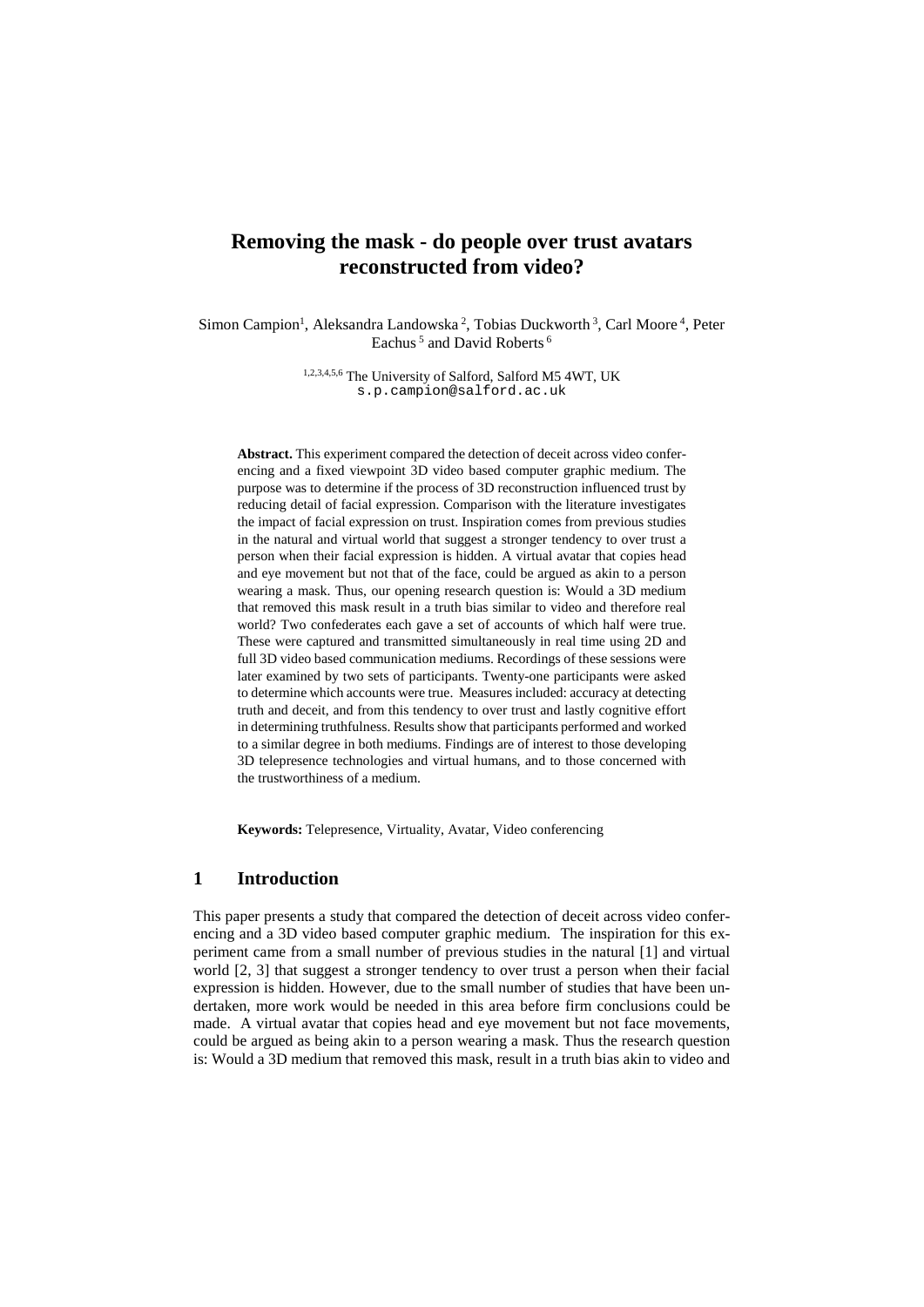thus the real world? Two confederates (senders) each gave a set of accounts, of which half were true. These were captured and transmitted simultaneously using 2D and full 3D video based communication mediums. Recordings of these sessions were later examined by a set of participants. N=21 participants (receivers) who were asked to determine which accounts were true. Measures were taken of: accuracy at detecting truth and deceit, tendency to over trust and the effort undertaken in determining truthfulness. Data were captured using a questionnaire and functional near infrared spectroscopy. The results showed that, despite an obvious visual reduction in quality, the receivers performed and worked to a similar degree in both mediums. The findings of this experiment are of interest to those developing 3D telepresence technologies and virtual humans, and to those concerned with the trustworthiness of a medium.

Previous studies in virtual reality have discussed avatars that hide true identity and appearance [\[4\]](#page-18-3). Such avatars could have an application in protecting anonymity and reducing prejudice. However, identity and appearance are relevant in many situations where truthfulness must be determined. Furthermore, spatial aspects of non-verbal be-haviour, such as mutual eye gaze, are relevant to the detection of deceit [\[5\]](#page-18-4), thus giving a reason to use 3D other than to hide identity. The researcher wanted to know if a 3D avatar, designed to faithfully portray identity and appearance, would have sufficient quality of facial reproduction to avoid an exaggeration of the truth bias. Any method for capturing and reproducing a person in 3D induces errors. Previous truth detection studies have limited these errors by using camera tracking to accurately detect markers on the face, and doing much of the modelling off line. Approaches to faithfully reproducing appearance and identity in real time, especially when not impacting on the naturalness of behaviour, can ill afford such luxuries.

In essence, representation through a pre-modelled avatar, brought to life by motion tracking, could be argued as being akin to wearing a mask. The overarching research question is: would a 3D medium, that removed this mask, result in a truth bias akin to video and thus the real world? In order to faithfully communicate identity, appearance and attention, we are developing a telepresence approach that uses shape-from-silhouette to reconstruct users from live video allowing people to walk around 3d reconstructed versions of each other. Past studies [\[6\]](#page-18-5) illustrate how this approach impacts on facial reproduction, and suggest it offers a direct comparison to video. When describing the technology approach used, the terms virtuality avatar and virtuality telepresence are used to distinguish from conventional authored avatars and the immersive collaborative virtual environments that use them. The term virtuality is used as these avatars reflect the current real appearance of their owners, in addition to simplifying their movements. A conventional avatar is authored offline and later driven by the tracked motion of its owner. As discrete tracking points drive the simulation of movement, some compare this to a puppet following strings.

Throughout this work the term sender will be used to represent the person communicating (truth or lies) and the term receiver for the person detecting the truthfulness of the communication. These terms are commonly used in the psychology literature on lie detection.

2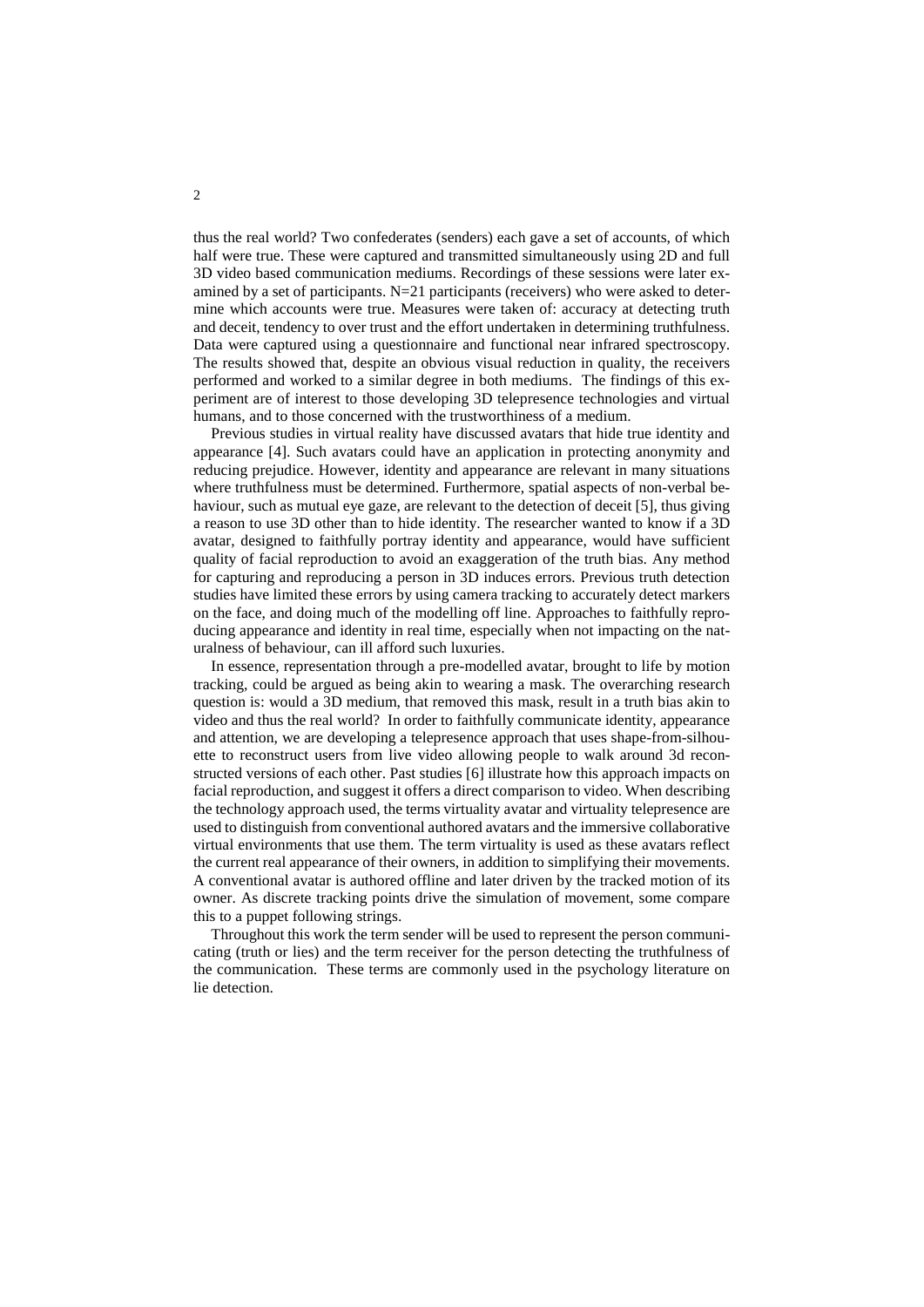## **2 Background**

#### **2.1 Detection of truths and the fidelity of facial expression**

Detecting deception is of great importance across several fields including within judicial, security and law enforcement services. In studies using law enforcement personnel, accuracy rates when detecting truths range from 45-60% [\[7\]](#page-18-6), and media quality has been demonstrated to significantly impact upon detection rates [\[8\]](#page-18-7). It has been shown that training in deception detection can significantly increase accuracy [\[9\]](#page-18-8) and it has been suggested that virtual environments may be suited to deception detection training [\[10\]](#page-18-9). Research has been conducted by psychologists into the identification of deception using facial expressions [\[11-13\]](#page-18-10) and VR groups have studied lie tracking using eyetracked avatars [\[2,](#page-18-1) [3\]](#page-18-2).

### **2.2 Accuracy of determining truthfulness in the natural and virtual world**

When an individual has a tendency to over trust/believe someone is telling the truth regardless of a statement's veracity, this is referred to as truth bias [\[14\]](#page-18-11). A comparison of the literature suggests that during lie detection people tend to over trust others in both the real [\[1\]](#page-18-0) and virtual world [\[2,](#page-18-1) [3\]](#page-18-2) and over trust more when facial expression is not represented [\[2\]](#page-18-1). The detection of deception without any training is a difficult task and most people are poor at it. In an extensive meta-analysis Bond and DePaulo [\[1\]](#page-18-0) synthesised the results of 206 studies involving 24,483 receivers. This analysis reported an overall accuracy of 54% yet, interestingly, there was a bias towards believing people were telling the truth, regardless of the truthfulness of their statement. The researcher has found only two studies using virtual avatars that present data comparable with Bond and DePaulo's study  $[1]$ . Both studies used motion tracking to drive head and eye movement. The study that additionally used motion tracking to drive facial expression [\[3\]](#page-18-2)) reported a truth bias comparable with that of the study by Bond and DePaulo [\[1\]](#page-18-0). The study that did not use motion tracking to drive facial expression [\[2\]](#page-18-1) reported an exaggerated tendency to trust. While a comparison of these studies suggests that facial expression impacts on truth bias, there is an insufficient number of studies to draw a definitive conclusion. In [Graph 1,](#page-4-0) the correct identification of truth and lies from Bond and DePaulo [\[1\]](#page-18-0) and Steptoe's studies are shown [\[2\]](#page-18-1), while in [Graph 2](#page-4-1) the percentage difference between the correct identification of truth and lies in these studies is illustrated. Unfortunately, the researcher could not directly contrast these results with the work of McDonnell et al. [\[3\]](#page-18-2) because accuracy breakdowns were not available, however, McDonnell et al. did report a normal truth bias similar to that shown in previous psychological literature. [Graph 2](#page-4-1) shows that, in reality, a difference of around 14% between the identification accuracy rates of truth and lies can be expected. However, avatar studies (31% and 40%) are producing figures closer to audio only communication (34%). Could this be due to lack of a facial expressions being communicated? Due to the small number of studies identified and varying experiment designs a firm conclusion cannot be drawn, however, it is interesting and more studies utilising avatars are needed to investigate this.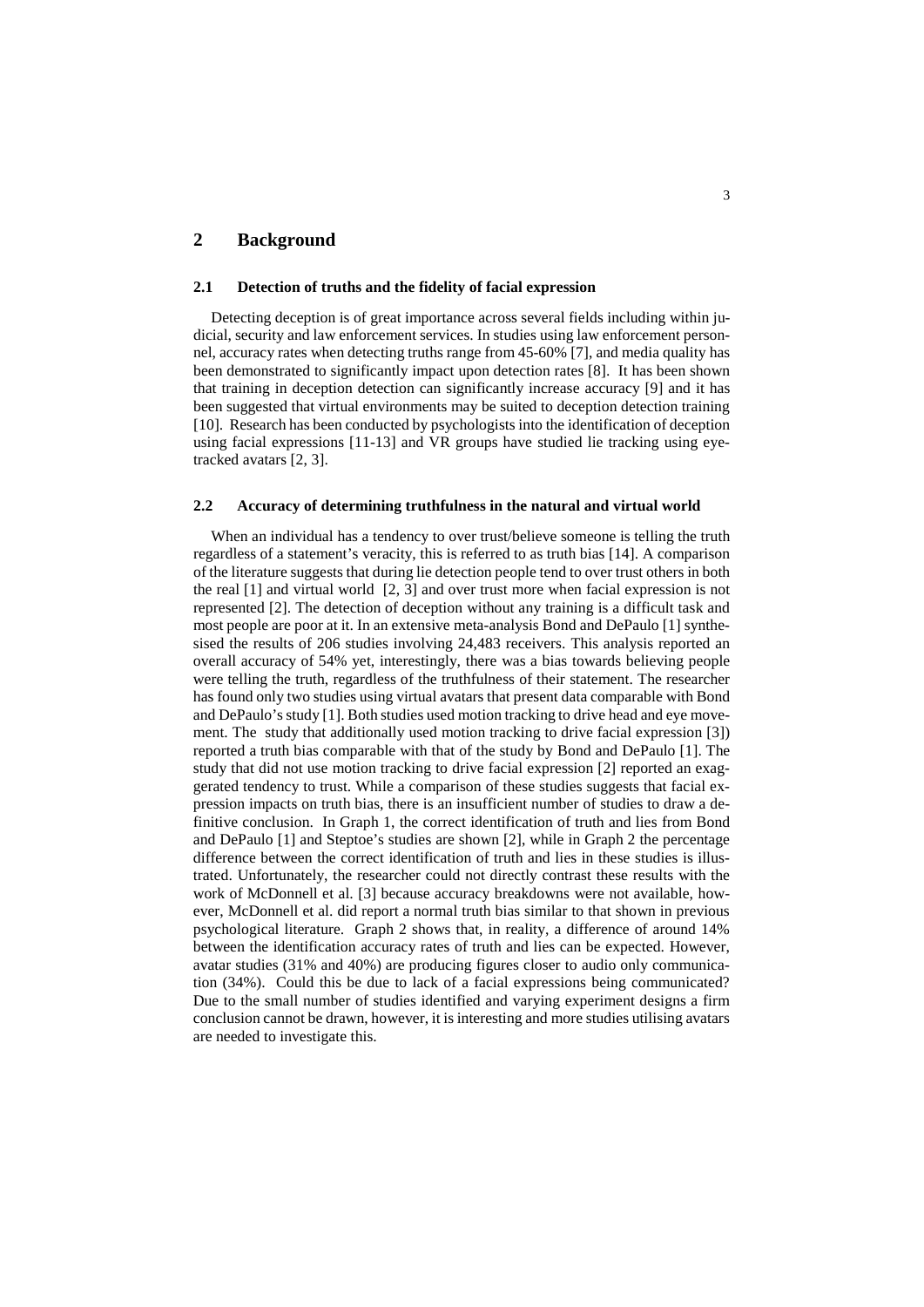

<span id="page-4-0"></span>**Graph 1.** The percentage accuracy of the correct identification of truth and lies. Reality values taken from Bond and DePaulo's meta-analysis [\[1\]](#page-18-0) and all other values taken from the study conducted by Steptoe et al. [\[2\]](#page-18-1).



<span id="page-4-1"></span>**Graph 2.** The percentage difference between the correct identification of truth and lies. Reality values taken from Bond and DePaulo's meta-analysis [\[1\]](#page-18-0) And all other values taken from the study conducted by Steptoe et al. [\[2\]](#page-18-1).

# **2.3 Measurement**

Both the above studies measured performance in terms of the accuracy of determining truthfulness, split between true and false statements. To tie this to the impact of quality of facial expression, it would be interesting to quantify what facial expressions each medium could show. To strengthen this link it would be useful to know how hard people had to work to detect deceit in both mediums. The section below summarises related work in the identification of facial expressions and the methods of measuring cognitive workload.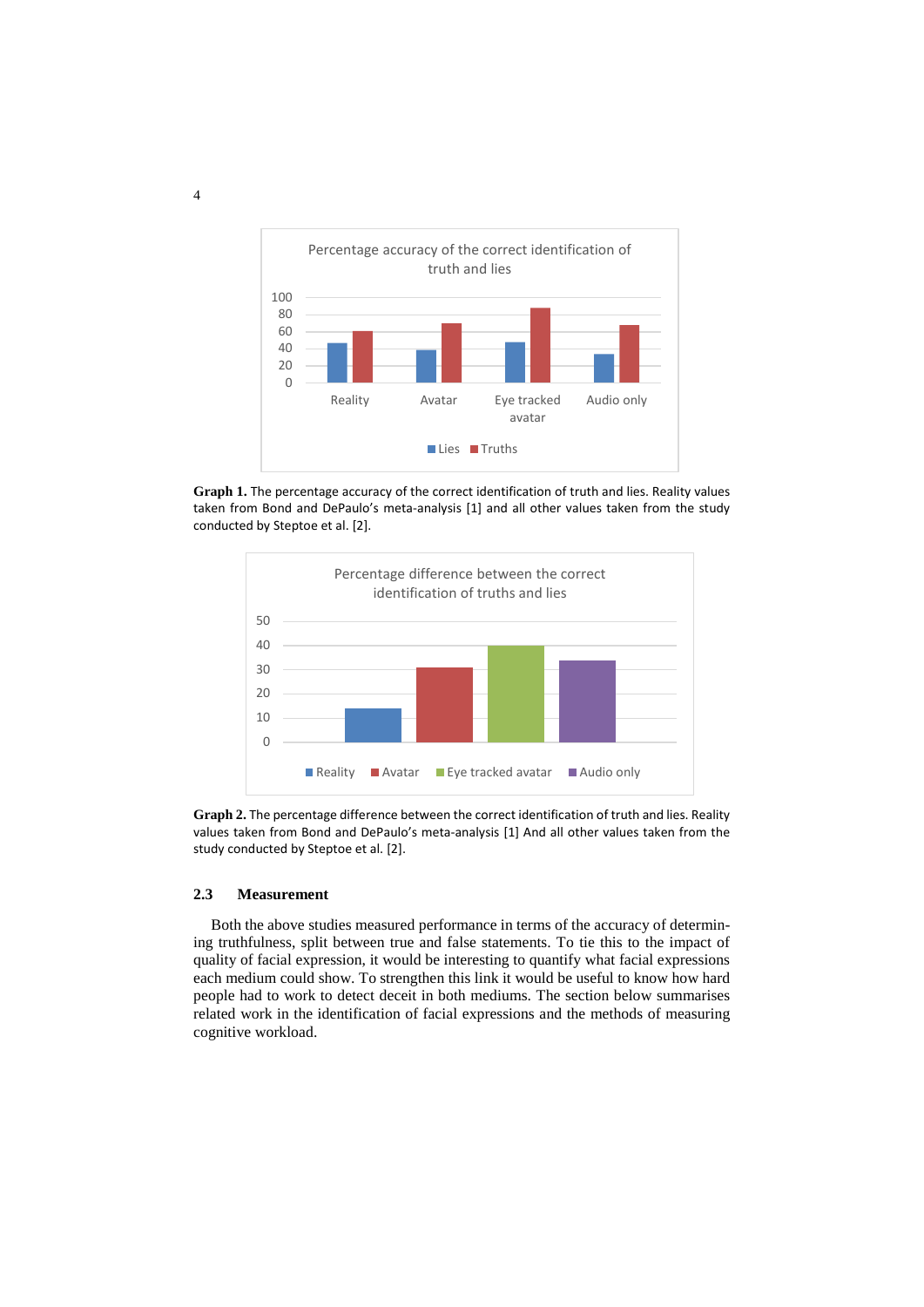Facial expressions, it is suggested, are in-built human behaviours which occur in all cultures [\[15\]](#page-19-0). Micro expressions are facial expressions that occur very quickly. Humans cannot control them and they happen in a split second, leaking information about feelings [\[11\]](#page-18-10). Previous studies on micro expressions show that they may allow medical doctors to better understand the needs of patients by identifying emotions such as fear or sadness [\[16\]](#page-19-1). With the push towards telehealth, a practitioner's ability to identify patient emotions through media could be important. Micro expression tuition is being researched as a way of helping military and law enforcement personnel to detect deception [\[17,](#page-19-2) [18\]](#page-19-3). Micro expressions may also have applications in the judicial system [\[19\]](#page-19-4). A facial coding system has been created to map and identify micro expressions [\[20\]](#page-19-5) and previous studies have investigated how accurately facial expressions and emotions can be identified using avatars [\[21\]](#page-19-6).

The purpose of mental workload measurement is to assess the effect of cognitive demands that are associated with task performance. Previous studies have demonstrated that high cognitive workload is positively correlated with greater neuronal activation in the prefrontal cortex [\[22\]](#page-19-7), as measured by functional near-infrared spectroscopy (fNIRS). fNIRS is a non-invasive optical neuroimaging method for mapping the functioning of the human brain. It offers better spatial resolution than EEG and more temporal resolution than fMRI (functional magnetic resonance imaging) [\[23\]](#page-19-8). fNIRS is also, arguably, less likely to influence results than fMRI due to its low encumbrance, the fact that it does not enclose the subject, and its quick set up. These factors make it a promising neuroimaging technique for investigating cognitive workload in virtual environments and, indeed, it has already been used in previous studies [\[24-26\]](#page-19-9).

### **2.4 Approaches to capturing the face and reproducing it in 3D**

Approaches to capturing facial expressions for authored avatars either track specific parts of the face such as eyes and mouth, or the face as a whole. The former is well suited to driving an avatar face that is visually different to that of the owner. For the latter, a model of facial muscles within the avatar is driven by motion tracking data. Both marker based [\[27\]](#page-19-10) and markerless [\[28\]](#page-19-11) capture approaches are popular. Marker based tracking is more accurate, whereas markerless tracking does not require large numbers of tracking markers stuck to the face. The ability to accurately track the muscle groups of the face is significant as a smile does not only affect the mouth, it also engages muscle groups near the eyes [\[18\]](#page-19-3). Without the muscles of the face being mimicked it might be more difficult for viewers to identify emotions. However, driving the simulation of muscle movements is not the only approach to mimicking facial expression.

Other approaches, such as those used for telepresence [\[29,](#page-19-12) [30\]](#page-19-13) derive a fluid 3D reconstructed avatar from live video. These approaches attempt to faithfully reproduce appearance, not just movement. Popular 3D reconstruction approaches in this area are shape-from-silhouette [\[31\]](#page-19-14) and depth-based [\[32,](#page-19-15) [33\]](#page-19-16). Both impact on the quality of reproduction in different ways. Shape-from-silhouette cannot model concavities, such as eye sockets (although texture information can simulate this). However, when cameras are satisfactorily calibrated together, the visual-spatial quality increases with the number of cameras. The predominant depth-based approach [\[32,](#page-19-15) [33\]](#page-19-16) bounces infrared structured light off the subject. The resolution of the depth-map is thus determined by the resolution of the structure reflecting off the subject rather than that of the camera.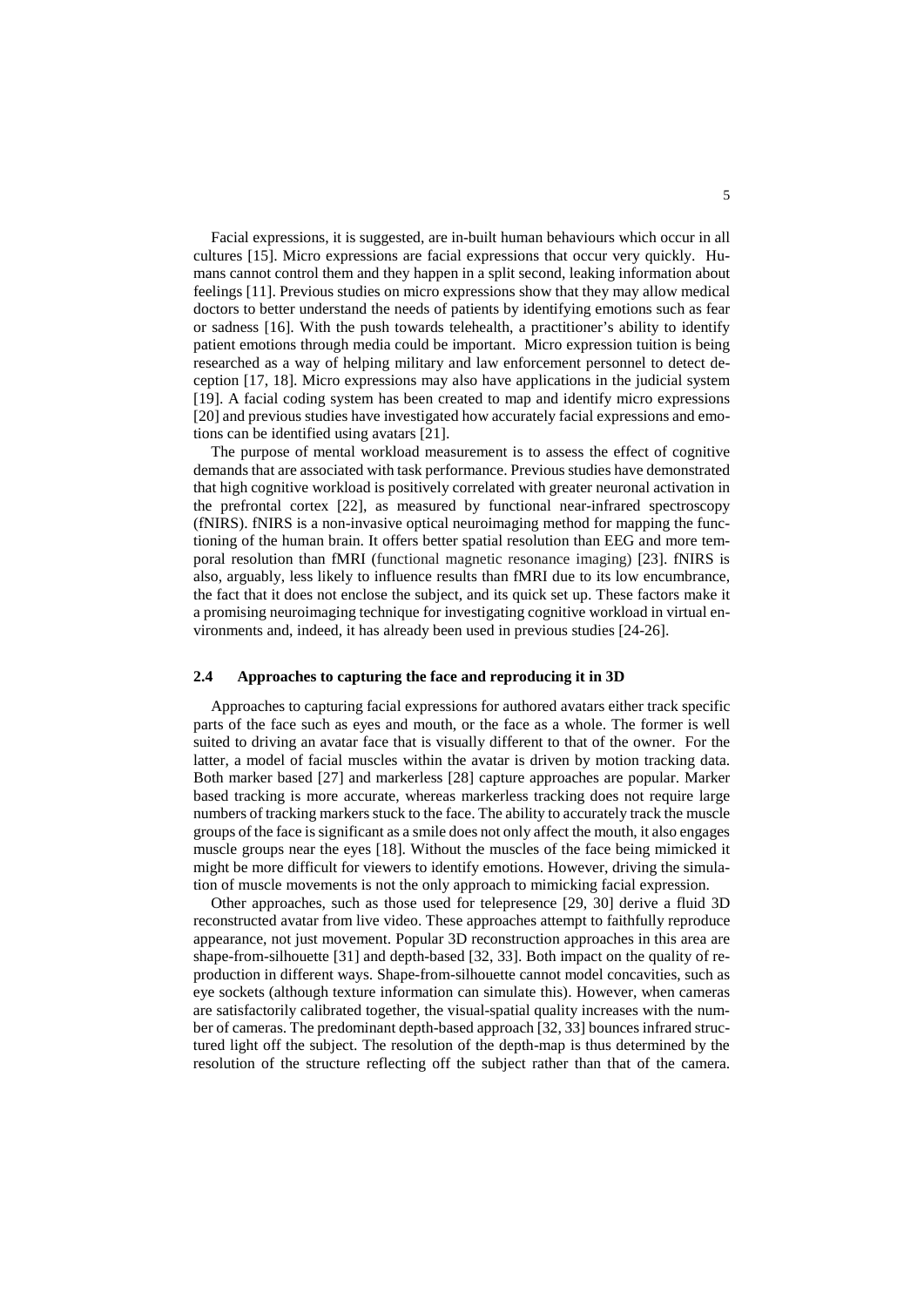Depth-based cameras are also used to drive pre-modelled avatars, including the mimicking of facial expression [\[28\]](#page-19-11).

Abstract avatar approaches can hide identity and details of appearance. Such hidden details include perspiration and small facial movements which are not reflected by marker driven models of muscles, although change in skin tone (blushing) has been modelled [\[34\]](#page-20-0). All these details can be captured using 3D reconstruction approaches. Abstract avatars are suited to applications where protecting anonymity is important, thus increasing a person's confidence and perhaps giving them an unprejudiced hearing. In the real world a person's physical appearance can impact upon how honest one perceives them to be [\[35\]](#page-20-1). It should, therefore, be considered that avatar representation can impact upon trust. 3D reconstructed avatars are suited to giving an accurate portrayal at the expense of anonymity. They could, for example, be well suited to virtual identification parades [\[36\]](#page-20-2). This has the advantage of allowing witnesses to identify criminals without being present and the task could take place in a virtual crime scene, perhaps therefore helping with recollection.

#### **2.5 Validity of comparing video based 3D reconstruction to video.**

The aforementioned meta study of the detection of deception [\[1\]](#page-18-0) includes many studies that have used video to ensure that participants are given consistent data. High quality video captures the vast majority of facial expressions. Facial action coding [\[20\]](#page-19-5) typically uses video both for repeatability and for frame by frame analysis. 3D reconstructed video provides a fairer comparison with video conferencing, than with an abstract virtual medium, as all modelling is live. A medium can be more easily compared to video if its contents are derived from that video and attempts a faithful reproduction. Firstly, exactly the same input data can be used for 2D and 3D video, albeit only one channel can be used for 2D video. Secondly, any visual difference is an unwanted consequence of the reconstruction process rather than a wanted abstraction. These reconstruction problems may include, but are not limited to, slicing, droop, texture mapping issues and colour matching errors. All of these pose potential challenges when identifying facial expressions. Slicing can cut off relevant detail, droop caused by camera positioning can change visual appearance and can make one emotion appear like another, perhaps making the capture subject look sad [\[6\]](#page-18-5). Poor texture mapping impacts on visual quality and inadequate colour matching could cause a reconstruction to look over exposed or too dark. In order to compare 2D and 3D video media, a viewpoint was matched when recording from the 3D video stream. This allowed time stamped films to be created from each medium, to ensure that participants were given equal representations of non-verbal behaviour during the lie detection, allowing a fair comparison. The introduction of a free viewpoint at this stage would not have allowed this.

#### **2.6 Research Question**

How do different avatar representations of the same motion data set impact upon trust?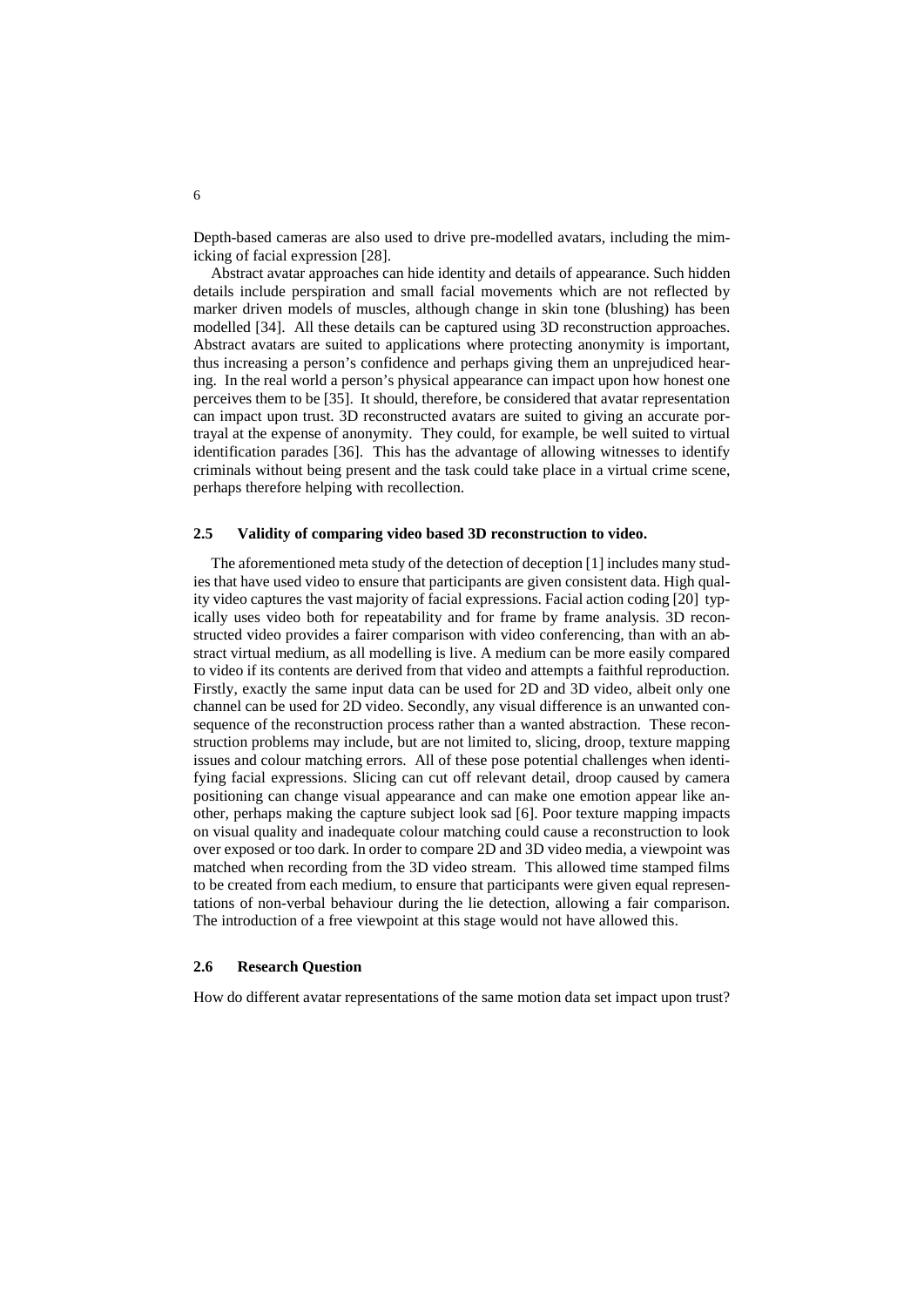#### **2.7 Hypotheses**

In an experiment a sender gave true and false accounts, each sent through both an avatar reconstructed from multiple videos, and through conventional video conferencing. Receivers then watched video footage of both. It was hypothesised that receivers would perform better using the footage of the video conferencing. The rationale is that the detail of the facial expression would be lost or distorted through the reconstruction process. This would make facial expressions harder to identify and, thus, make it more difficult to detect truthfulness.

#### **Hypotheses**

When receivers observe footage of a 3D reconstructed avatar rather than video conferencing:

H1: The accuracy of determining truthfulness will be significantly less. H2: Cognitive workload will be significantly higher when determining truthfulness.

While it is expected that the reconstructed avatar will be inferior to video conferencing, the experiment tests whether there will be sufficient visual quality to convey truthfulness.

## **3 Method**

This experiment investigated whether avatars, reconstructed in real time using shape-from-silhouette, overcame the reported problem of people trusting CGI avatars too much. To test this, the gap between 3D reconstructed video and video conferencing in portraying deceit was measured. Two senders each gave a set of accounts of which half were true. These were captured and transmitted simultaneously across two mediums. Recordings of these sessions were later examined by sets of participants. As dis-cussed in section 3.3 [Detection of Deception,](#page-11-0)  $n=21$  receivers were asked to determine which accounts were true.

#### **3.1 Scope**

The scope of this experiment was to test if the impoverished facial representation of 3D reconstructed avatars, results in those using the medium to determine truthfulness, over trusting them. The reason that this might occur is that a lack of facial expressions has been shown to have this effect when using pre-modelled fixed expression authored abstract avatars or voice alone. To isolate the impact of visual reproduction from that of support for spatial qualities, the viewpoint has been fixed for the 3D video capture process, close to that seen through the 2D videoconferencing condition; thus not measuring the benefits of support for mutual gaze and interpersonal distance, instead leaving this for a later study. The study discusses the results together with a small number of previous studies to test what the researcher believes a survey of the literature suggests: that a lack of facial expression possibly increases truth bias. However, this was not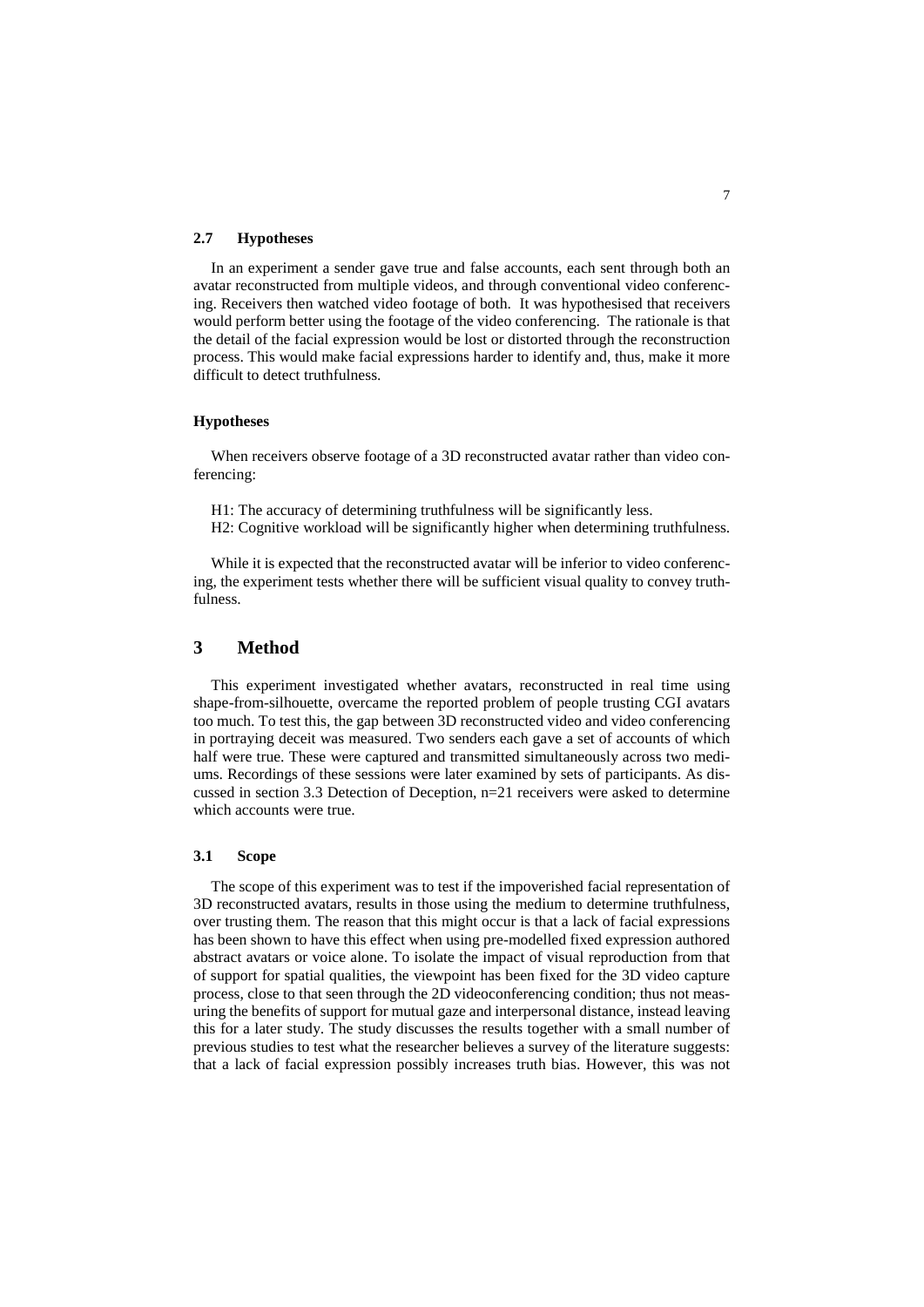tested as rigorously as the researcher would have liked. The reason being that the experiment did not implement a third condition to directly test an authored abstract avatar. This was because, in order to record the facial tracking information needed, cameras would have had to be positioned closer to the face. These cameras would have occluded the capture subject from the 3D reconstruction cameras in the capture space. There are different methods available to capture and reproduce the face's impact on quality in different ways. It is likely that another approach, for example depth-based reconstruction, might produce different results. The results from this study may only be valid for shape-from-silhouette.

#### **3.2 Session capture**

In this section the set-up of the hardware configurations and session capture process is explained. Firstly, the environments that the sender and questioner occupied are described, in particular, how the information was captured and displayed in both, alongside a brief overview of the technology that linked these spaces through display and capture. Secondly, the telecommunication systems are described.

#### **The sender environment**

Each sender was captured within the OCTAVE display system [\[37\]](#page-20-3) designed for telepresence research. The system uses ten HD cameras positioned at the top of the display walls. Figure 1 shows the capture space with someone being captured within it. Figure 2 diagrammatically illustrates the camera positions in the context of the walls and the capture subject, in addition it depicts the camera cones, from the silhouette of the capture subject from each camera image [\[38\]](#page-20-4). Only one screen of the immersive display used displayed the videoconference session; the others provided combined lighting and Chroma keying. The display used at the sender's end of the videoconference was a simulation grade active surface. Each of the eight display surfaces are 4x2m and use Christie S+3K Stereo DLP. They were run in mono with a resolution of 1400x1050 at 102Hz. During capture, defuse and ambient light from the OCTAVE's fourteen projectors (6 ceiling and 8 wall) and defuse spotlights were combined to achieve clear lighting and contrast of the capture subject's face. The room's strip lighting was also turned on.



**Fig. 1.** The sender environment. The sender stands in the centre of the capture suite. A Macbook Pro connected to a webcam captures their image and transmits it through Skype. Simultaneously, multiple cameras (**[Fig. 2.](#page-9-0)**) are recording and streaming images of the sender for 3D reconstruction.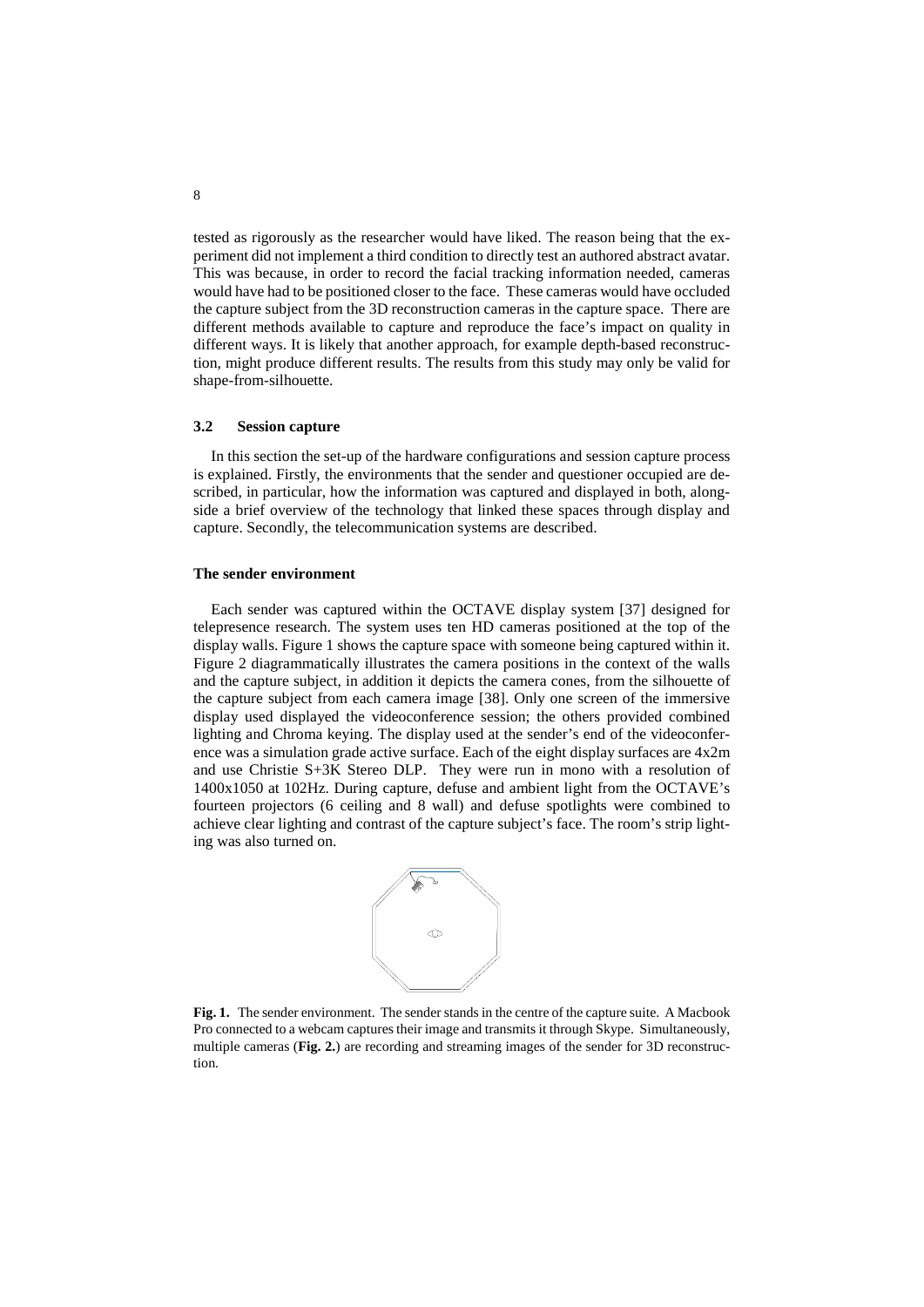

<span id="page-9-0"></span>**Fig. 2.** Camera placement with respect to the sender position and display walls. Silhouette cones joins each camera to the silhouette edges of the sender as seen by that camera. Copyright IEEE [\[38\]](#page-20-4).

### **The environment shared by the questioner and session display and capture**

The interviewer was in a separate office, along with two large televisions, each connected to a respective computer. One television showed the live video conference, the other a live 3D reconstruction. In both cases, the head and shoulders of the sender filled the screen. In one this embodiment was 2D video, in the other 3D a reconstructed avatar using shape-from-silhouette. A camera facing each screen recorded the respective embodiment and the sound coming from the videoconference link. A web cam was positioned above one of the televisions recording the questioner who stood in front of it. The video from the web cam was transmitted to the sender environment. Screen and camera update rates were both set to 50Hz, which allowed the two to work most effectively together.



**Fig. 3.** The environment shared by the questioner and the session display and capture. The 3D reconstruction was on the top screen and the video conferencing on the right.

## **Telecommunication equipment and set up**

The video conferencing and the 3D reconstruction system displayed the head and shoulders of the sender on identically large wide HD screens. Both systems captured the sender simultaneously. The audio from the video conferencing was used for both. There was no discernible difference in the latency of the two systems. Both gave good lip-sync.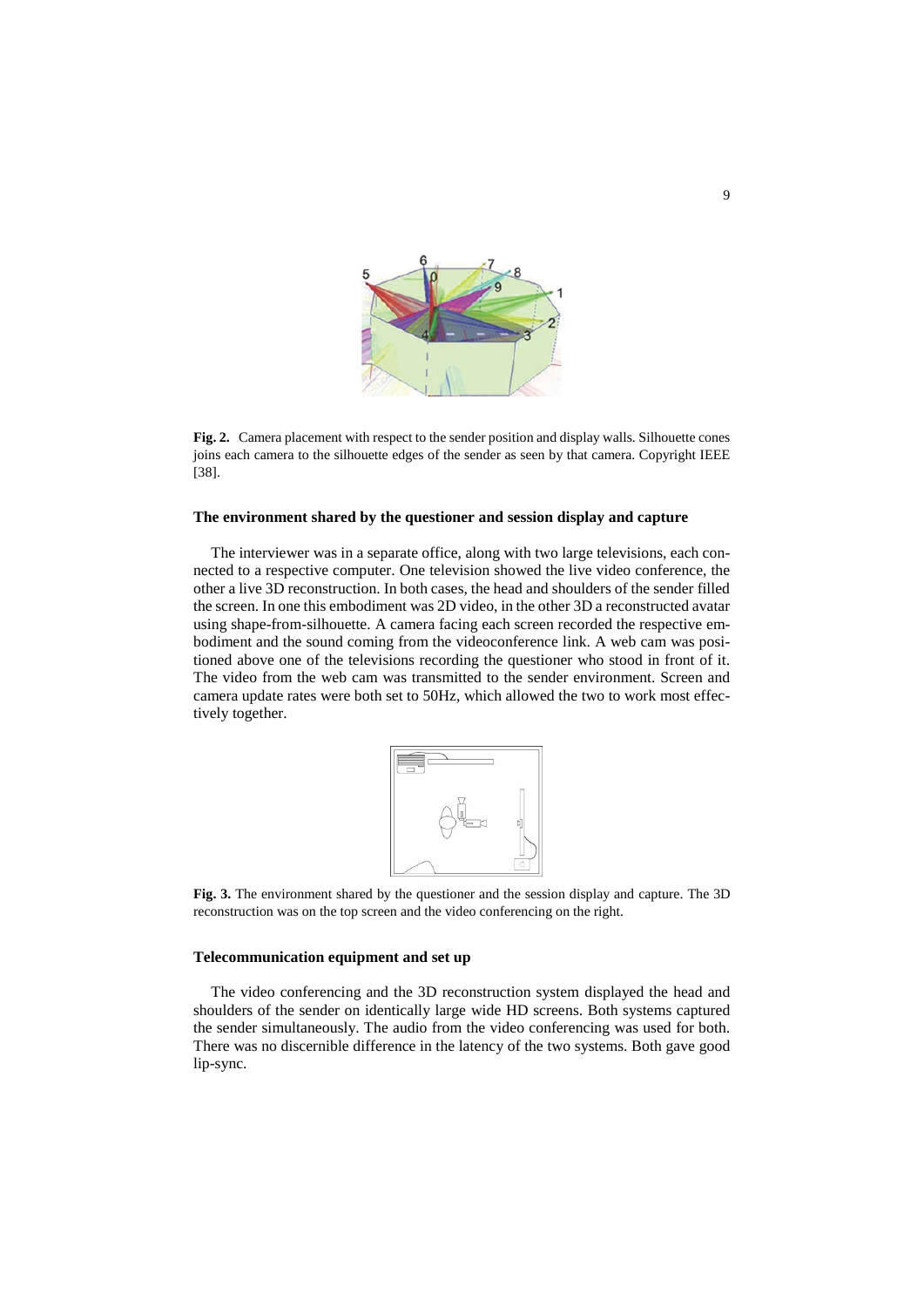The video conferencing software was Skype which, at the time of the experiment, was the prevalent commodity system, widely used at work and home. The version of Skype used was 6.7.0.373. The network was a wireless 1Gb private network under light load. The Skype was run at both ends on Mac Mini computers. These were connected via a 1Gb wireless network under low utilisation.

The 3D reconstruction system created a real-time avatar, utilising both geometry and texture, using shape-from-silhouette. The reconstruction method is outlined in [\[39\]](#page-20-5). The capture and pre-processing method is covered in [\[40\]](#page-20-6) while the method of creating form is based on the EPVH algorithm [\[41\]](#page-20-7). The experiment utilised parallelisation to produce real-time frame rates, from 10 HD cameras, on one computer, as described in the study of [\[42\]](#page-20-8). The reconstructed avatar was formed, textured and viewed on it. Pairs of video streams were taken by five DELL duel core PCs. These ten streams were then sent to a MacBook Pro in the questioner's room. This laptop undertook image pre-processing, including generating silhouettes, reconstruction and rendering. It achieved this at between 20 to 30 fps dependent on the segmentation complexity of shape-from-silhouette from each camera.

#### **Procedure**

Two senders were asked by a questioner to give true and false accounts to four questions. Each sender was asked to walk inside the capture system, stand close to an X on the floor, and face a display wall. Displayed on this wall was a questioner seen in an office through a videoconferencing session. The sender and questioner exchanged pleasantries. The questioner explained to each sender that they would be asked four questions, to which the sender should provide a true and false account. The sender was asked to make each account around one minute long, to randomise the order in which they told truth and lies, and not to tell the questioner which account was true until after all were given. The questioner then asked each question in turn, waiting between each response allowing two accounts to be given. The sender gave these accounts accordingly and, at the end, said which were true. The questions asked were:

Q1. "In under a minute each could you describe two accounts of your route to work today for me please?"

Q2. "In under a minute each could you describe two accounts of a sporting achievement from your past please?"

Q3. "In under a minute each could you describe two accounts of a comical story from your past please?"

One of the following two questions was specifically addressed to each sender in an attempt to add pressure:

Q4. "I have been sending you emails marked urgent and you have not yet responded, could you give me two accounts as to why?"

Q5. "You are in charge of the commercial partnership with body A. Could you give me two accounts as to how this relationship is going?"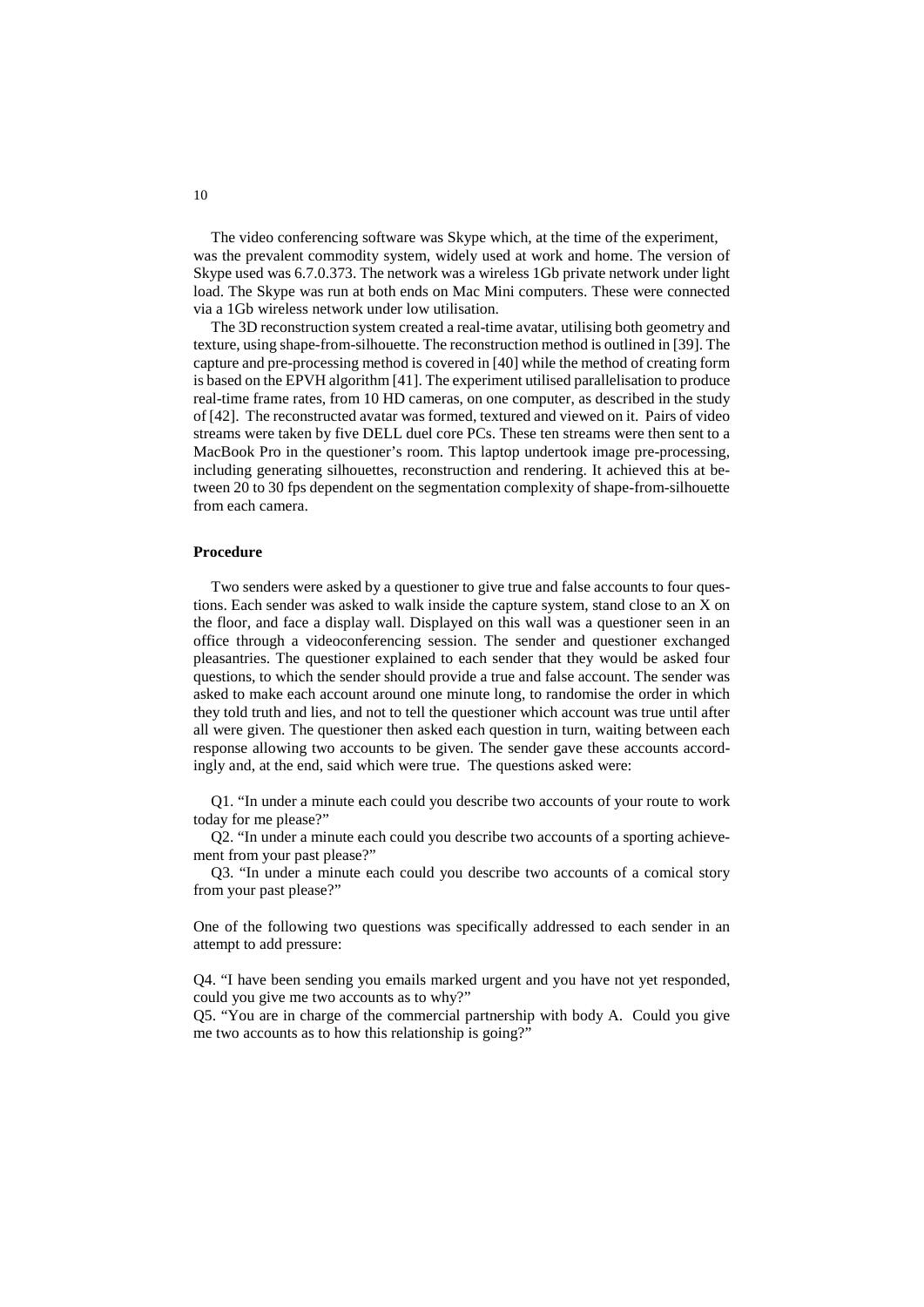Each account was transmitted simultaneously through the two mediums of 3D reconstructed video and video conferencing to two wide screen televisions in the questioner's room. Video from cameras facing these two screens was used to create 24 short clips.

#### **Subjects**

Two senders were recruited. Each worked within the University in roles of commercial engagement. They were chosen as both had excellent communication skills. This was done in an effort to not bias the experiment through using a sender not competent at public speaking or an actor expert in deception through acting. The senders knew the author. One of them knew the questioner.



**Fig. 4.** Facial-expressions captured through Videoconferencing (VC) and Virtuality Telepresence (VT). Senders give true and false accounts, each simultaneously transmitted across the two mediums, video of which is watched by receivers asked to decide which are truthful.

## <span id="page-11-0"></span>**3.3 Detection of Deception**

This section outlines the design and implementation of the study to determine the ability of each medium to portray truthfulness.

#### **Procedure**

N=21 receivers watched the series of 24 videos, choosing which were true and false accounts. Each receiver entered a computer lab and sat at a desktop computer. A pad was placed on their forehead to measure cognitive load. A band holding it was tightened around their head. Wires were attached. A head scarf was wrapped over this equipment to shield it from light and perhaps make the participant less self-conscious. They were asked to follow the instructions on the screen. These told them to watch a series of videos, selecting after each either a button for true or false, based on their overall judgment of the account. They were also asked to press a button each time they thought they detected a lie; however, this data was not used as many reported later to have delayed their decision.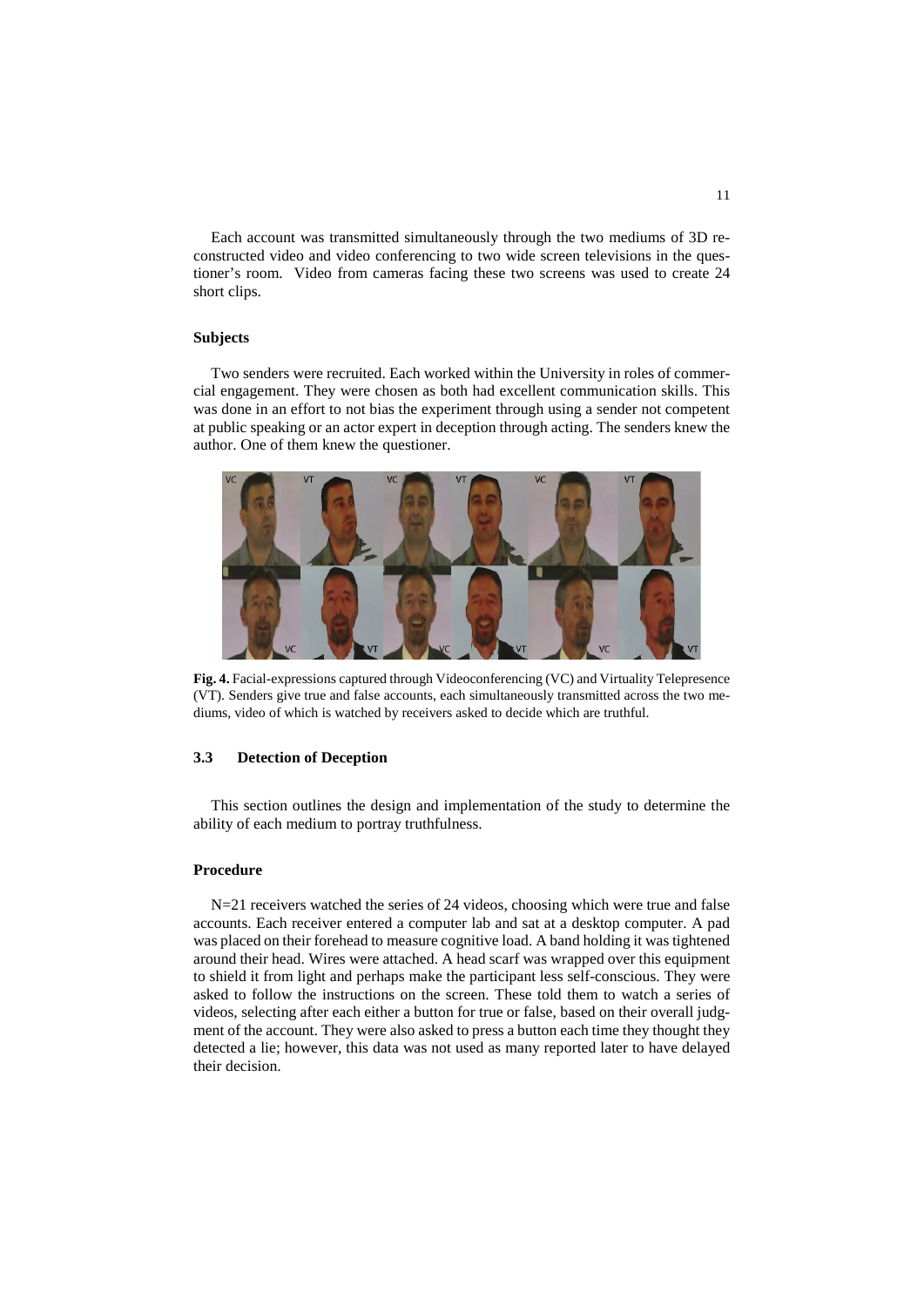#### **Subjects**

The receivers were recruited from University staff and students: 19 were male and 2 were female. The number of male and female subjects was not matched as they were not interacting with the senders. All were healthy and had the mean age of 37.38 with standard deviation of  $\pm$  9.73 years. Recruitment was undertaken via email. Most worked or studied at the University. 17 were staff and 4 were students. The experiment lasted approximately 20 minutes. The participants were not paid for taking part.

#### **Receiver environment**

Each receiver sat in the same computer lab but at a different time. The videos were displayed using E-Prime [\[43\]](#page-20-9) for randomisation and data collection on a standard desktop computer with inbuilt speakers for audio. A continuous wave functional near infrared spectroscopy (fNIRS) system [\[44\]](#page-20-10) was utilised to measure prefrontal cortex activity. fNIRS is similar to functional magnetic resonance imaging in that it provides a hemodynamic measurement of brain activity. fNIRS employs optical signalling to record oxygenated and deoxygenated haemoglobin concentration changes which, in turn, can be used to provide a measure of cognitive workload. By recording optical density changes at two differing wavelengths (700nm and 830nm) the relative change over time in oxygenated and deoxygenated haemoglobin can be calculated using the modified Beer-Lambert Law.

Data was collected at 2Hz using Cognitive Optical Brain Imaging (COBI) Studio software [\[45\]](#page-20-11). Raw fNIRS light intensities were subjected to signal processing to remove any motion or physiological artefacts (heart rate or respiration rate) by employing a linear phase low pass finite impulse response filter with a cut off frequency of 0.1Hz.



**Fig. 5.** Participant environment. The participant is sat facing a desktop machine that is running the sender movies in E Prime. The participant is wearing an fNIRs sensor with a scarf wrapped around it to ensure light did not affect the data captured.

#### **3.4 Variables**

The dependent and independent variables are described below.

#### **Independent Variables**

12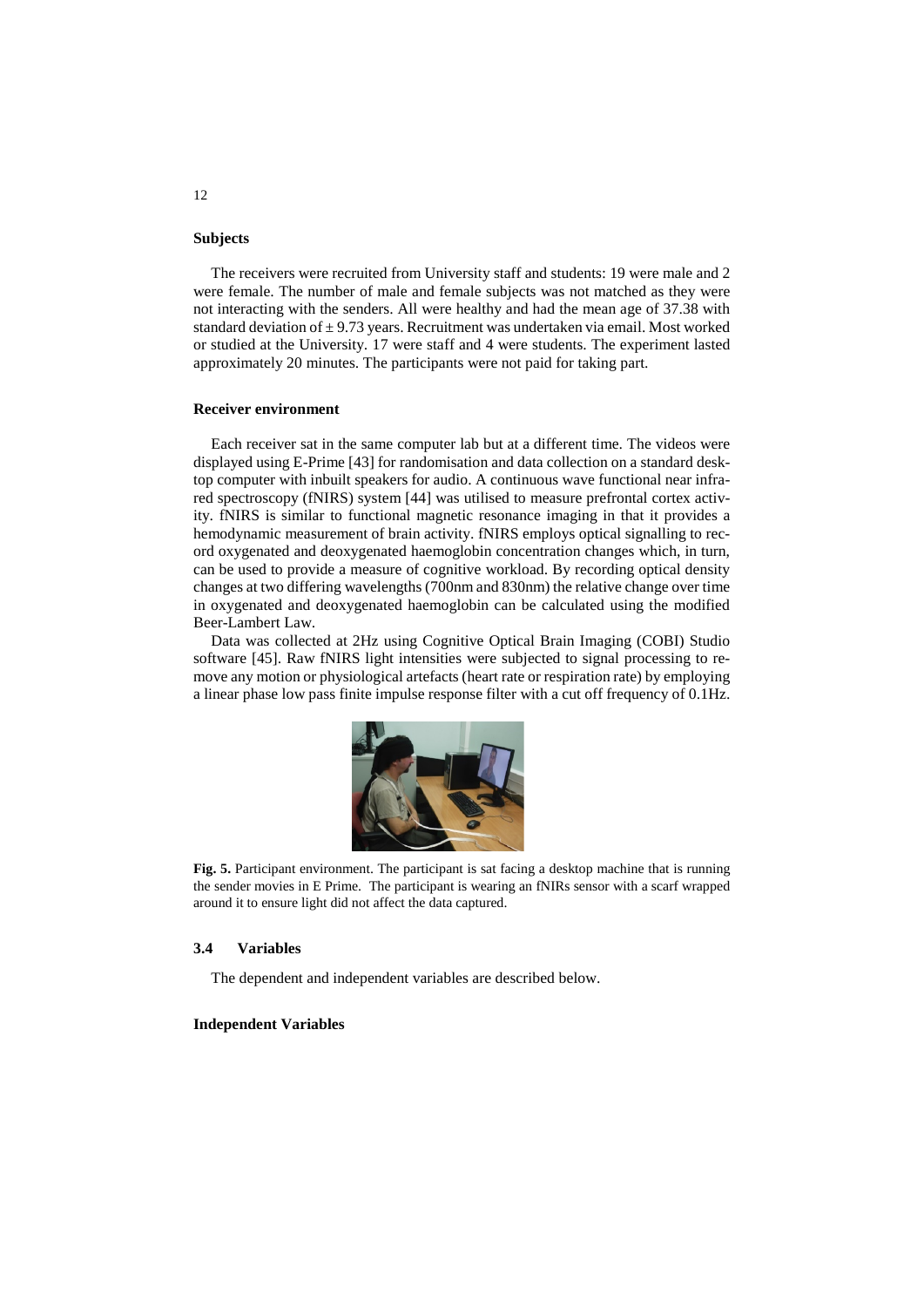The conditions looked at were medium and truthfulness. The medium of video conferencing was tested against that of virtuality telepresence. Two senders were each asked to give both a true and false account in answer to four questions.

**Table 1.** Independent variables

|                        | Videoconferencing | Virtuality<br>Telepresence |
|------------------------|-------------------|----------------------------|
| Truthful<br>account    | VCt               | VTt                        |
| Deceit-<br>ful account | VCd               | VTd                        |

#### **Dependent Variables**

The dependent variables were the success of determining truthfulness in each medium and changes in the level of cognitive effort while doing so. The scoring scheme was simple in that the correct identification of truthfulness (i.e. the correct identification of a truthful or a deceitful account) was scored with 1 and an incorrect judgement with 0. Thus, for a given medium, given that there were 6 accounts, if all truths and lies were correctly identified a maximum score of 6 would be obtained, and if none were identified the participant would obtain a total score of 0. In addition, data on cognitive load using fNIRS were collected while the receivers conducted the task. This data measured the change in the oxygenation of the blood in the prefrontal cortex. Increases in oxygenation are an indication of an increase in cognitive load.

#### **Table 2.** Dependent Variables

|             | Description                                                                         | Range | Type             |
|-------------|-------------------------------------------------------------------------------------|-------|------------------|
| Score       | Number of suc- $0$ to 6                                                             |       | Task performance |
|             | cesses in deter-<br>mining the truth-<br>fulness of ac-<br>count                    |       |                  |
| Oxygenation | Change in $oxy$ - -1 to 5<br>genation of the<br>blood in the pre-<br>frontal cortex |       | Difficulty       |

#### **3.5 Ethics**

Ethical approval was gained for the study from the University ethics board. The approval number was CST 12/51. The ethical approval included approval of the information sheet and the consent form. The information sheet explained to the participants the general theme of the study and what they might expect. The consent form informed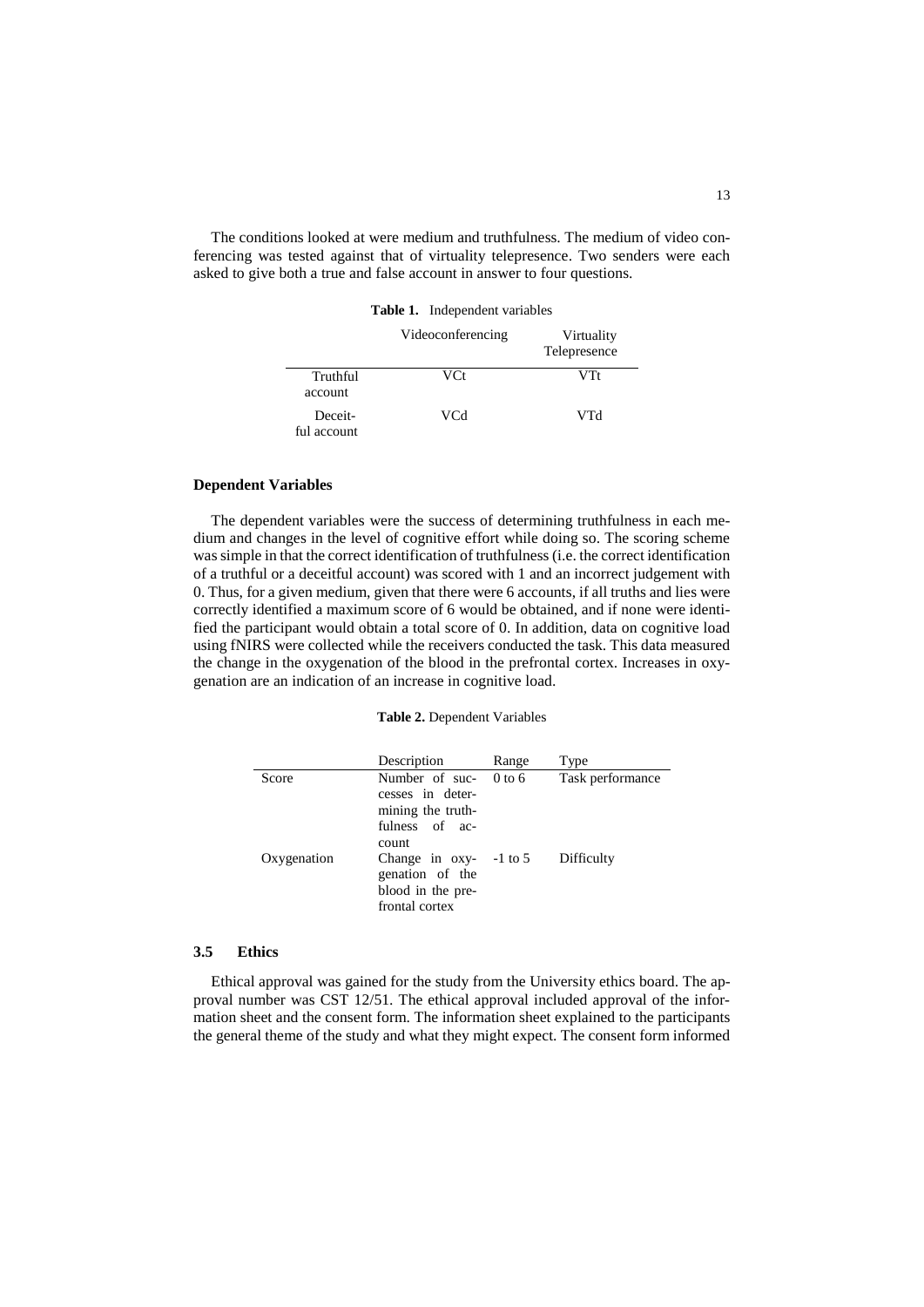participants of the anonymity of data, the right to leave at any time and the right to have one's data completely removed.

# **4 Results**

A quantitative analysis looked at task performance and an indication of cognitive load, and then correlated the two.

When testing H1 (Accuracy of determining truthfulness will be significantly less when determining truthfulness through the reconstructed avatar), no significant difference was found. This hypothesis was tested using a paired samples t-test and rejected  $(t= 1.072, p=0.297, df=20)$ , see [Graph 3](#page-14-0) below.



<span id="page-14-0"></span>**Graph 3.** Task performance - correct identifications of "truthfulness"

**Table 3.** A table showing the correct identification of truth and deceit. The totals are out of a possible 126 statements.

| Real  |        | Reconstruction |        |
|-------|--------|----------------|--------|
| Truth | Deceit | Truth          | Deceit |
| 66    | 64     | 58             | 63     |

When testing H2 (Cognitive workload will be significantly higher when determining truthfulness through the reconstructed avatar), the result was that cognitive load, as indicated by change in the oxygenation of blood in the frontal cortex, under the two conditions, was not found to be significant ( $t = -0.40$ ,  $df = 18$ ,  $p = 0.694$ ). See [Graph 4](#page-15-0) below.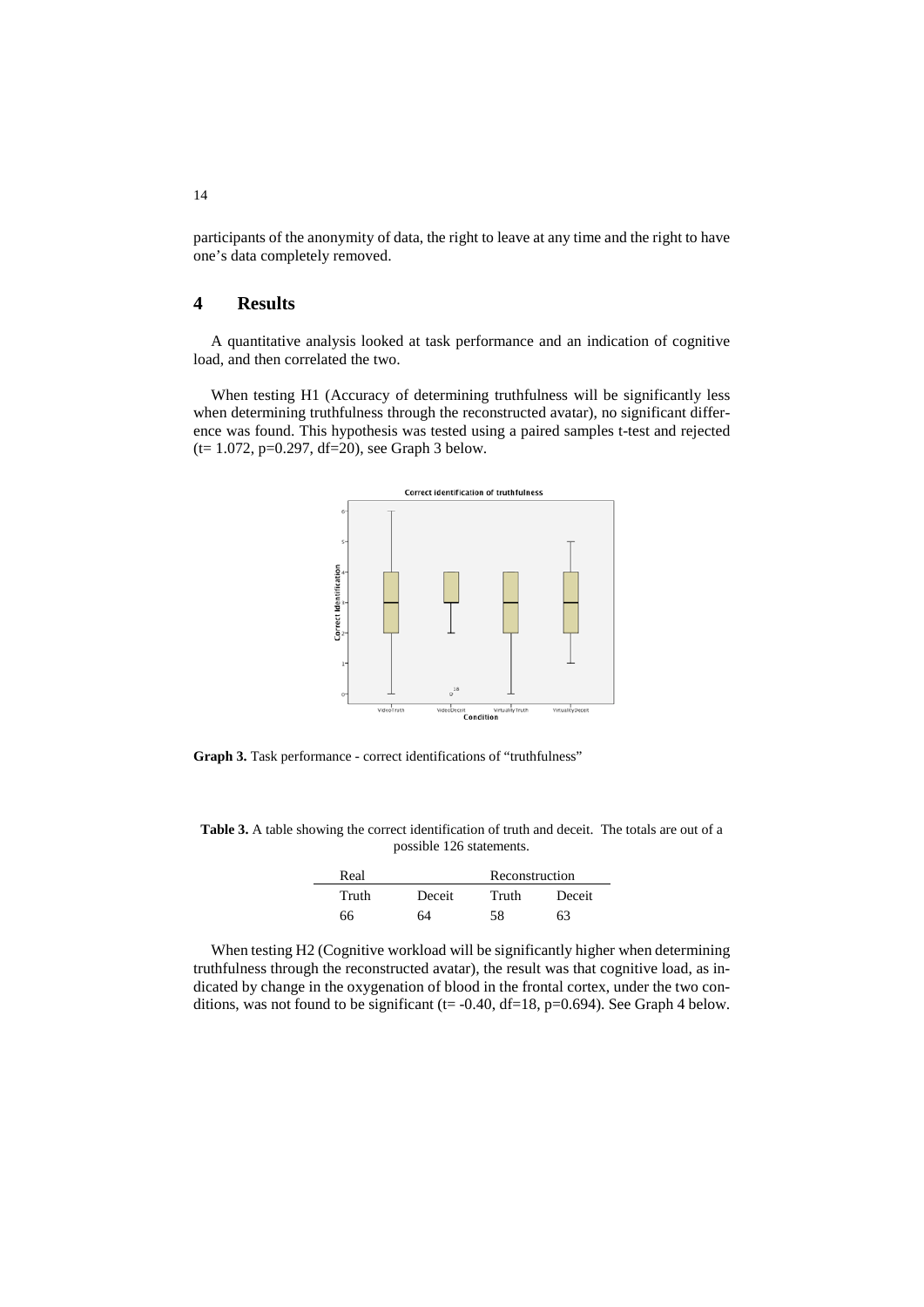

<span id="page-15-0"></span>**Graph 4.** Comparing change in cognitive load across the two mediums - mean change in the oxygenation of blood in the prefrontal cortex for two groups

An interesting follow up to this finding is that when the two variables are correlated using the Pearson product-moment correlation coefficient the finding is highly significant ( $r=0.968$ , N=19, p<0.01). This finding strongly suggests that receivers who found the task difficult when looking at the video had a similar difficulty when looking at the virtuality telepresence version, and vice versa. This would indicate that the virtuality telepresence version is a very good virtual equivalent of the video version.



**Graph 5.** Mean change in oxygenation when viewing video representation against mean change in oxygenation when viewing virtuality avatar representation during the detection of truths.

# **5 Discussion**

This experiment set out to determine whether 3D reconstructed avatars created using shape-from-silhouette displayed the same truth bias that authored abstract 3D avatars were shown to in a comparison of a small number of previous studies. The researcher suggests that talking to a user wearing an abstract 3D avatar, with no facial animation, is similar to talking to somebody wearing a mask. Therefore the research questions were firstly: Would a 3D medium that removed this mask, result in a truth bias akin to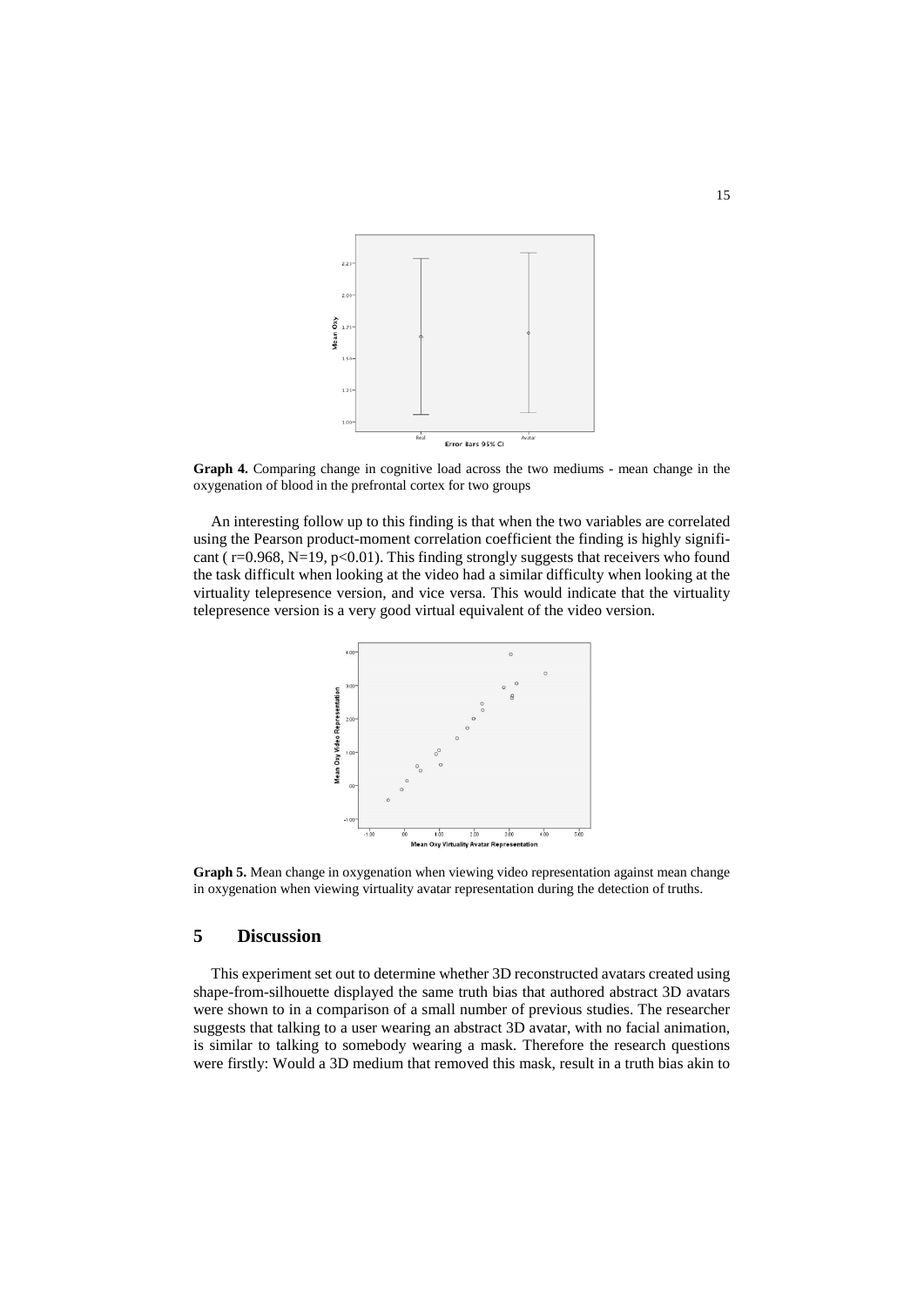video and thus the real world? Secondly, do the shortcomings of the tested method for reconstruction contribute to a distortion in truth bias? In order to test these questions the virtuality telepresence medium first needed to be tested independently. This was achieved by comparing the virtuality telepresence condition against that of video conferencing, testing whether the visual quality of the medium would impact upon a receiver's ability to detect truthfulness. The results from this experiment would then allow a comparison of the medium with those tested in previous studies from both VR and psychology. The following hypotheses were tested and the outcome for each hypothesis is presented.

H1: The accuracy of determining truthfulness will be significantly less when viewing the reconstructed avatar – Overall there was no significant difference in accuracy between video conferencing and virtuality telepresence.

H2: Cognitive workload will be significantly higher when determining truthfulness when viewing the reconstructed avatar - There was found to be no significant difference in levels of cognitive effort when identifying truthfulness across media. There was, however, a significant correlation between workload across each medium, suggesting that receivers have to work equally hard when viewing either medium.

No significant difference was found in the accuracy of determining truthfulness across the conditions ( $t= 1.072$ ,  $p=0.297$ ,  $df=20$ ). This was the case when the sender was telling the truth or lies, and overall. There was no significant difference in the number of accounts considered to be true or false ( $t= 1.072$ ,  $p=0.297$ ,  $df=20$ ). This suggests that there was no difference in truth bias across the conditions. These results are consistent with other studies using videos but different to those using CGI avatars (with limited facial animation) or voice alone. However, a negative truth bias was evident between the 3D video based medium and previous psychological studies. The significance of the latter was not testable, due to the detail of reporting in the literature. There was a significant correlation in changes in cognitive workload between conditions  $(r=0.968, N=19, p<0.01)$ . This suggests that individuals worked equally hard to determine the truthfulness from the footage of both mediums. This suggests that the 3D medium did display a sufficient quality of representation for observers to determine the truthfulness at a similar level as that for video conferencing.



<span id="page-16-0"></span>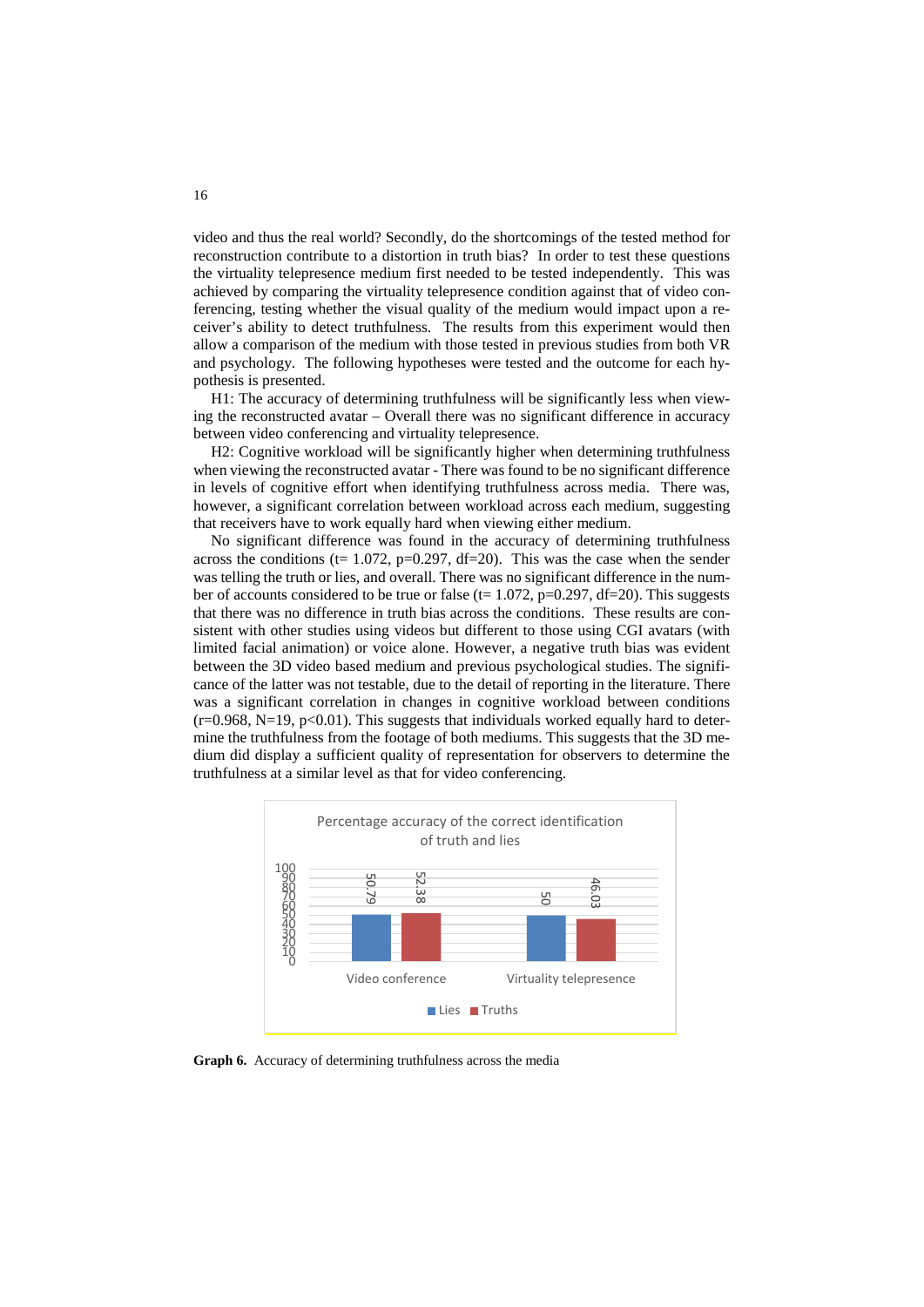*[Graph](#page-16-0)* 6*.* visualises the accuracy of determining truthfulness, for the true statements and the false statements. Both mediums have an average overall accuracy close to chance (50%). Video conferencing showed a combined average of 51.58% and virtuality telepresence 48%. These are close to the 54% average of the real world studies reported by Bond and DePaulo [\[1\]](#page-18-0). The reported differences in accuracy when identifying truth and lies is also small. It is much smaller than those shown in the avatar study reported by Steptoe et al. [\[2\]](#page-18-1) which lacked facial expressions. The avatar study by McDonnell et al. [\[3\]](#page-18-2) that did reproduce facial expressions, reported a truth bias close to real world studies. It should be noted that, due to the small number of studies available for comparison and the relatively small number of participants when compared to real world studies, a much larger study testing all conditions would be needed to draw any firm conclusions. The above results were promising for the medium of virtuality telepresence. They show that, even with the impacting factors of shape-from-silhouette, virtuality avatars contain enough detail to allow the receiver to ascertain truthfulness comparably with video conferencing.

## **6 Summary**

This experiment set out to compare the detection of deceit across 2D and 3D mediums which were designed to faithfully represent appearance and identity. The viewpoint of the latter was fixed to isolate the impact of the quality of facial representation from mutual gaze. A free viewpoint would have allowed the user to view the avatar from any angle making a direct comparison of quality impossible. In addition, it would have added an interaction task that would have impacted on the cognitive workload of the participant. The first contribution is to demonstrate, through an experiment, that a 3D medium aimed at faithfully reproducing a person's appearance can be comparable to video conferencing in the overall portrayal of deceit. The second contribution is to demonstrate through an experiment that participants work equally hard when detecting deceit through a 3D reconstructed medium and video conferencing. The third contribution is to link the two to provide additional evidence to support the above trend.

In addition, there are three methodological contributions:

1. Locking and matching a viewpoint to allow exact contrast of visual quality without the distraction of interaction.

2. An experimental setup for simultaneously capturing 2D video and video based 3D reconstructed video for contrast purposes.

3. The use of fNIRS to compare cognitive effort during the detection of truths in 2D video and video based 3D reconstruction for contrast purposes.

This experiment has shown that a 3D graphics avatar, continually reconstructed from live video, is comparable to video conferencing in portraying the overall truthfulness of the person it mimics. A comparison with the small amount of previous literature on this subject suggests that people trust others too much when a medium does not reproduce their facial expression; however, a much larger study would be needed to draw any firm conclusions. In addition, it would be interesting to examine the impact of a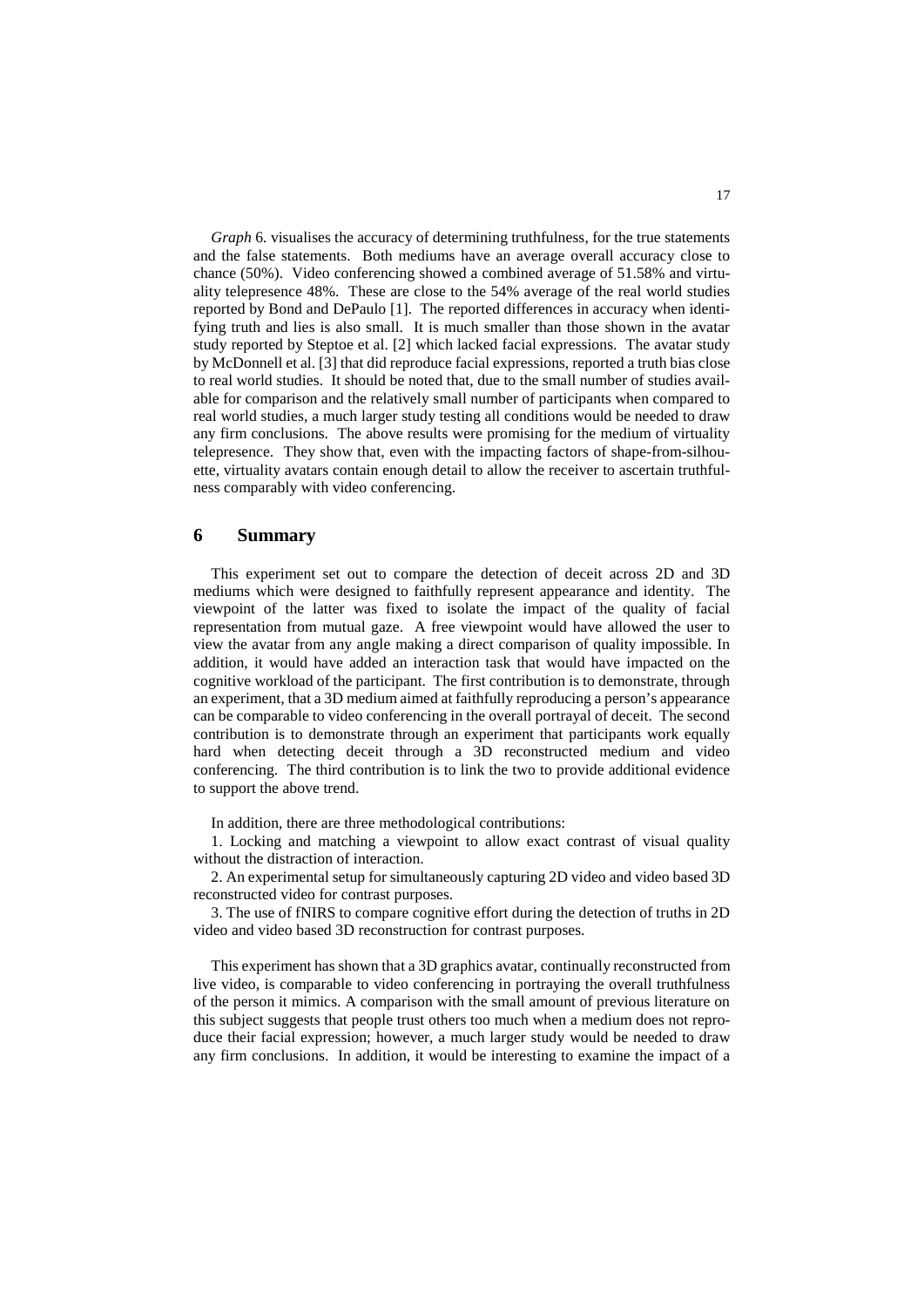free viewpoint and to explore how the ability to move around the sender would impact upon how well the receiver is able to detect deception and identify body language, thus testing whether freedom of movement and ability to interact is a help or a hindrance.

These findings may contribute to the design of future virtual humans and communication mediums. They can also be relevant regarding the choice of mediums used in the justice system, in advertising, social media, politics, distributed family and the workplace. Not everyone will want to remove the mask but perhaps further research can inform others of its influence.

## **7 References**

<span id="page-18-0"></span>1. CF Jr Bond, B.D.: Accuracy of deception judgments. Pers Soc Psychol Rev 10, 214-234 (2006)

<span id="page-18-1"></span>2. Steptoe, W., Steed, A., Rovira, A., Rae, J.: Lie tracking: social presence, truth and deception in avatar-mediated telecommunication. In: Proceedings of the SIGCHI Conference on Human Factors in Computing Systems, pp. 1039-1048. ACM, (Year)

<span id="page-18-2"></span>3. McDonnell, R., Breidt, M., Bulthoff, H.: Render me Real? Investigating the Effect of Render Style on the Perception of Animated Virtual Humans. In: ACM Transactions on Graphics, pp. 1- 11. (Year)

<span id="page-18-3"></span>4. Bailenson, J.N., Beall, A.C.: Transformed social interaction: Exploring the digital plasticity of avatars. Avatars at Work and Play, pp. 1-16. Springer (2006)

<span id="page-18-4"></span>5. Ekman, P.: Telling lies: Clues to deceit in the marketplace, marriage, and politics. New York: Norton (1985)

<span id="page-18-5"></span>6. Roberts, D.J., Fairchild, A.J., Campion, S.P., O'Hare, J., Moore, C.M., Aspin, R., Duckworth, T., Gasparello, P., Tecchia, F.: withyou—An Experimental End-to-End Telepresence System Using Video-Based Reconstruction. Selected Topics in Signal Processing, IEEE Journal of 9, 562-574 (2015)

<span id="page-18-6"></span>7. Vrij, A., Mann, S.: Who killed my relative? Police officers' ability to detect real-life highstake lies. Psychology, Crime and Law 7, 119-132 (2001)

<span id="page-18-7"></span>8. Horn, D.B.: Is seeing believing?: detecting deception in technologically mediated communication. In: CHI'01 Extended Abstracts on Human Factors in Computing Systems, pp. 297-298. ACM, (Year)

<span id="page-18-8"></span>9. Frank, M.G., Feeley, T.H.: To catch a liar: Challenges for research in lie detection training. Journal of Applied Communication Research 31, 58-75 (2003)

<span id="page-18-9"></span>10.McKenzie, F.R., Scerbo, M., Catanzaro, J., Phillips, M.: Nonverbal indicators of malicious intent: affective components for interrogative virtual reality training. International journal of human-computer studies 59, 237-244 (2003)

<span id="page-18-10"></span>11.Ekman, P., Friesen, W.V.: Nonverbal leakage and clues to deception. Psychiatry 32, 88-106 (1969)

12.Ekman, P.: Darwin, deception, and facial expression. Annals of the New York Academy of Sciences 1000, 205-221 (2003)

13.Feldman, R.S., Jenkins, L., Popoola, O.: Detection of deception in adults and children via facial expressions. Child development 350-355 (1979)

<span id="page-18-11"></span>14.Millar, M.G., Millar, K.U.: The effects of cognitive capacity and suspicion on truth bias. Communication Research 24, 556-570 (1997)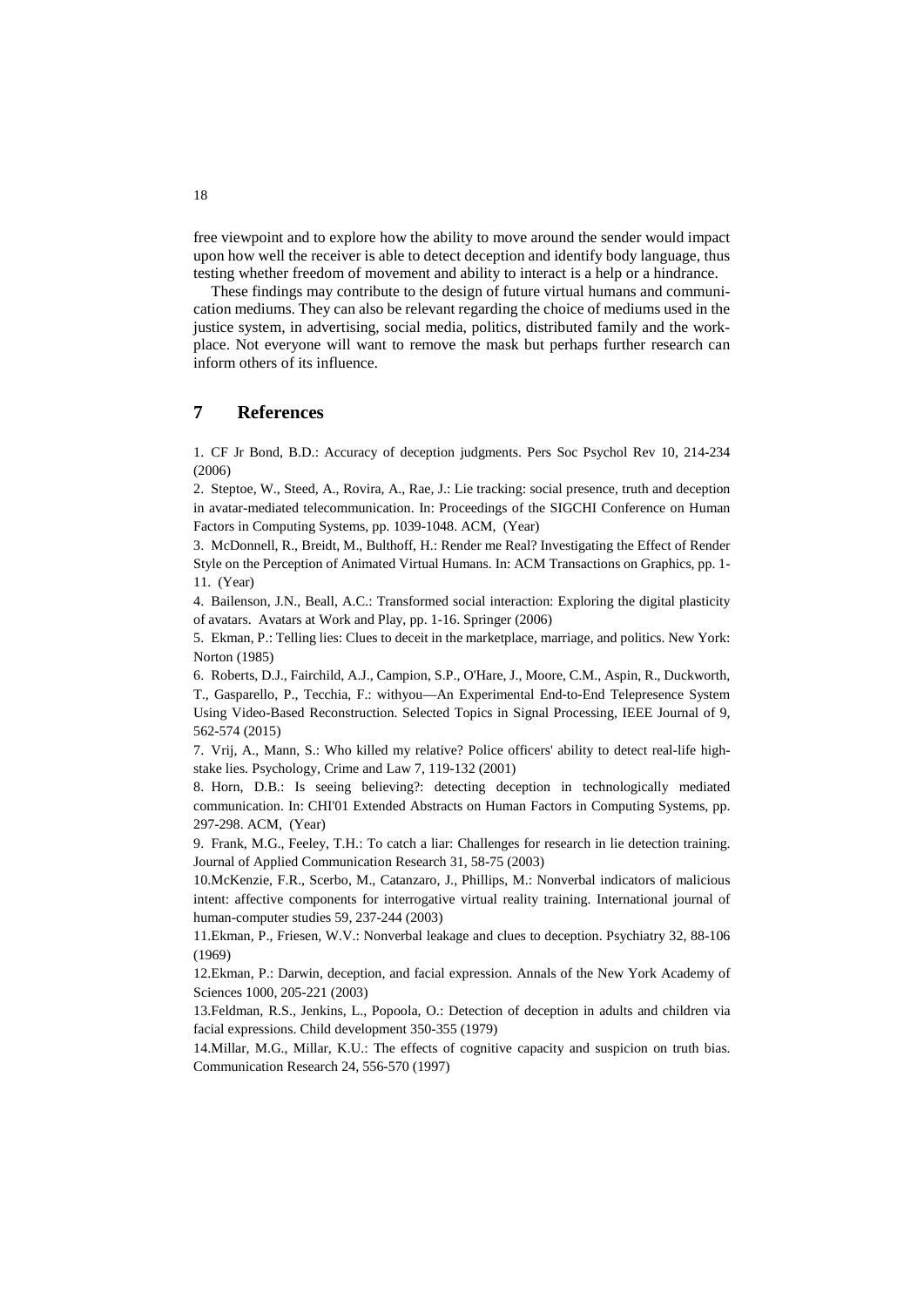<span id="page-19-0"></span>15.Ekman, P.: Facial expression and emotion. American psychologist 48, 384 (1993)

<span id="page-19-1"></span>16.Endres, J., Laidlaw, A.: Micro-expression recognition training in medical students: a pilot study. BMC medical education 9, 47 (2009)

<span id="page-19-2"></span>17.Slater, M.: Place illusion and plausibility can lead to realistic behaviour in immersive virtual environments. Philosophical Transactions of the Royal Society B: Biological Sciences 364, 3549-3557 (2009)

<span id="page-19-3"></span>18.Porter, S., Ten Brinke, L.: Reading between the lies identifying concealed and falsified emotions in universal facial expressions. Psychological Science 19, 508-514 (2008)

<span id="page-19-4"></span>19.Bernstein, D.M., Loftus, E.F.: How to tell if a particular memory is true or false. Perspectives on Psychological Science 4, 370-374 (2009)

<span id="page-19-5"></span>20.Ekman, P., Friesen, W.V.: Facial Action Coding System: Investigatoris Guide. Consulting Psychologists Press (1978)

<span id="page-19-6"></span>21.Dyck, M., Winbeck, M., Leiberg, S., Chen, Y., Gur, R.C., Mathiak, K.: Recognition profile of emotions in natural and virtual faces. PLoS One 3, e3628 (2008)

<span id="page-19-8"></span><span id="page-19-7"></span>22.Ayaz, H., Shewokis, P.A., Bunce, S., Izzetoglu, K., Willems, B., Onaral, B.: Optical brain monitoring for operator training and mental workload assessment. Neuroimage 59, 36-47 (2012) 23.Ferrari, M., Quaresima, V.: A brief review on the history of human functional near-infrared spectroscopy (fNIRS) development and fields of application. Neuroimage 63, 921-935 (2012)

<span id="page-19-9"></span>24.Hu, F., Wang, Y., Cao, X., Hao, Q., Brown, D.: Using Wiimote and Kinect for Cognitive Rehabilitation: Toward an Intelligent Sensor/Image Signal Processing. Cyber-Physical Systems: Integrated Computing and Engineering Design 321 (2013)

25.Seraglia, B., Gamberini, L., Priftis, K., Scatturin, P., Martinelli, M., Cutini, S.: An exploratory fNIRS study with immersive virtual reality: a new method for technical implementation. Frontiers in human neuroscience 5, (2011)

26.Cansiz, Y., Tokel, S.T.: Effects of Way Finding Affordances on Usability of Virtual World Environments in Terms of Users' Satisfaction, Performance, and Mental Workload: Examination by Eye-Tracking and fNIR. In: World Conference on Educational Multimedia, Hypermedia and Telecommunications, pp. 1073-1079. (Year)

<span id="page-19-10"></span>27[.http://www.vicon.com/Press/Details/10](http://www.vicon.com/Press/Details/10)

<span id="page-19-11"></span>28[.http://www.faceshift.com/](http://www.faceshift.com/)

<span id="page-19-12"></span>29.Fuchs, H., Bishop, G., Arthur, K., McMillan, L., Bajcsy, R., Lee, S., Farid, H., Kanade, T.: Virtual space teleconferencing using a sea of cameras. In: Proc. First International Conference on Medical Robotics and Computer Assisted Surgery. (Year)

<span id="page-19-13"></span>30.Raskar, R., Welch, G., Cutts, M., Lake, A., Stesin, L., Fuchs, H.: The office of the future: A unified approach to image-based modeling and spatially immersive displays. In: Proceedings of the 25th annual conference on Computer graphics and interactive techniques, pp. 179-188. ACM, (Year)

<span id="page-19-14"></span>31.Roberts, D., Rae, J., Duckworth, T., Moore, C., Aspin, R.: Estimating the Gaze of a Virtuality Human. IEEE Transactions on Visualization and Computer Graphics 19, 681-690 (2013)

<span id="page-19-15"></span>32.Maimone, A., Fuchs, H.: Encumbrance-free telepresence system with real-time 3D capture and display using commodity depth cameras. In: Mixed and Augmented Reality (ISMAR), 2011 10th IEEE International Symposium on, pp. 137-146. IEEE, (Year)

<span id="page-19-16"></span>33[.http://www.microsoft.com/en-us/kinectforwindows/](http://www.microsoft.com/en-us/kinectforwindows/)